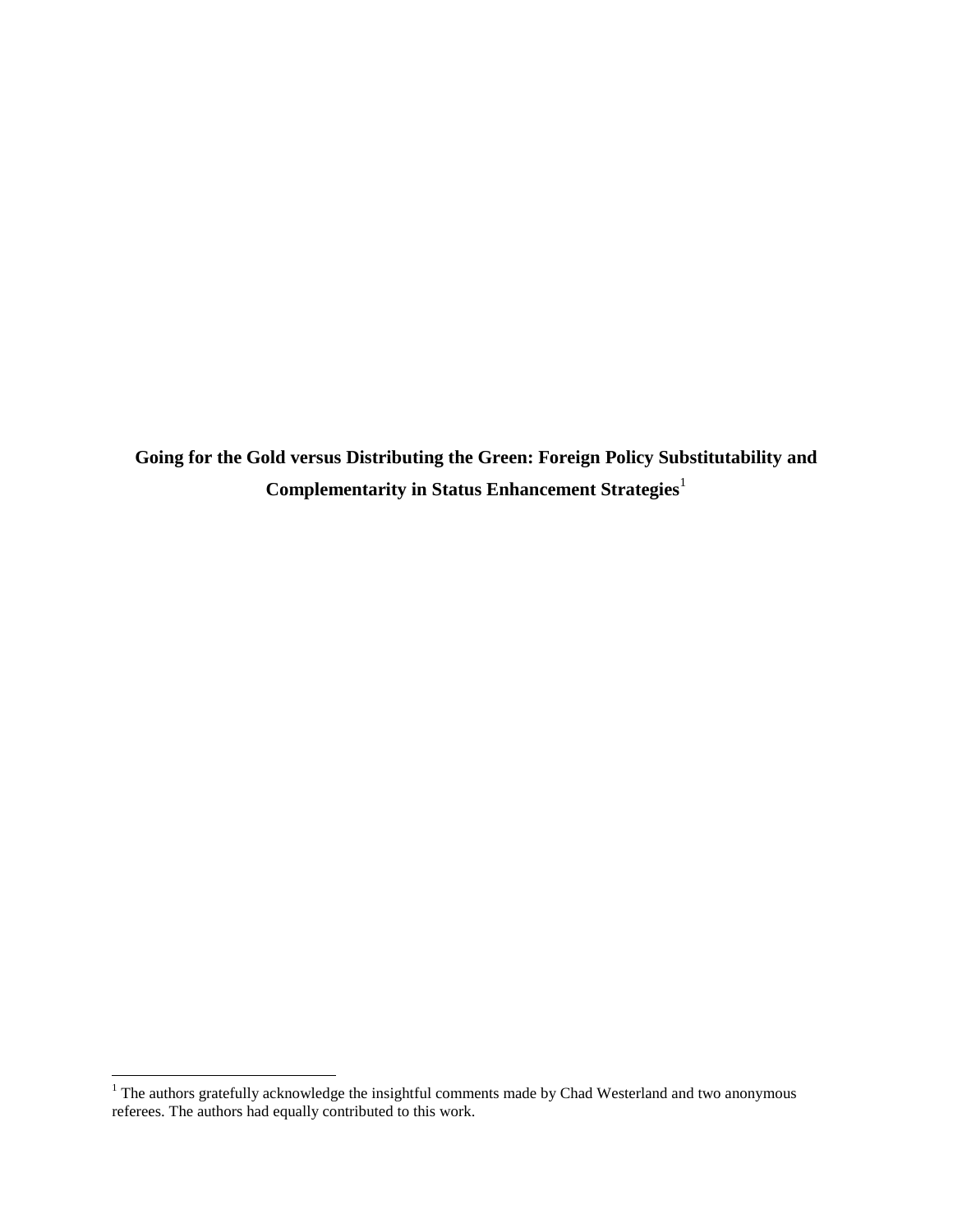Status and the relative ranking of states in international politics seem to be salient concerns for most foreign policy makers.<sup>2</sup> Yet, the literature on how status rankings are attributed to states remains as scarce as research on the strategies utilized by states to maintain or enhance the status they are attributed. While there is more research conducted on both status attribution and status competition regarding major powers and rising powers,<sup>3</sup> little systematic attention has focused on the larger population of states in international politics.<sup>4</sup>

One of the latest contributions to this literature is an analysis of successful competition in the summer Olympics as a state status seeking strategy (Rhamey and Early 2013). The authors find that winning Olympic medals and hosting the Olympics have significant impacts on states' status rankings. We do not question these results, and in fact applaud the effort to map out one strategy of status enhancement. However, we raise a cautionary note about the complex foreign policy choices faced by states as they may pursue additional status. Within the toolbox of policy makers there are a variety of policies with which to pursue the same objective in international politics, be it status enhancement or other goals. Typically, this interchangeability of strategies has been referred to in the literature as foreign policy substitutability (Most and Starr 1984, Morgan and Palmer 2000, Palmer and Bhandari 2000). If in fact there are numerous policy options available for seeking enhanced status, then these policies should be examined—and evaluated—using a comparative policy perspective in order to determine whether or not they are substitutable and possibly complementary policies.

 $2$  Why such status considerations should matter to policy makers is beyond the scope of this effort, although the literature on status both inside and outside of international relations points to two broad streams of motivations: instrumental (e.g. soft power generation or the additional pursuit of domestic political support) versus ideational and emotional motivations on the part of policy makers. For a brief review of these approaches and the difficulty in analytically separating them, see Onea (2013).

<sup>&</sup>lt;sup>3</sup> For examples, see Larson and Shevchenko (2003), Nayar and Paul (2003), Volgy et al. (2011), Wohlforth (2009).

<sup>&</sup>lt;sup>4</sup> The limited number of studies systematically focusing on status rankings for all states includes East (1972), Galtung (1964), Kinne (2014), Maoz (2011), Renshon (2013), Volgy and Mayhall (1995), Volgy et al. (2013), and Wallace (1971, 1973).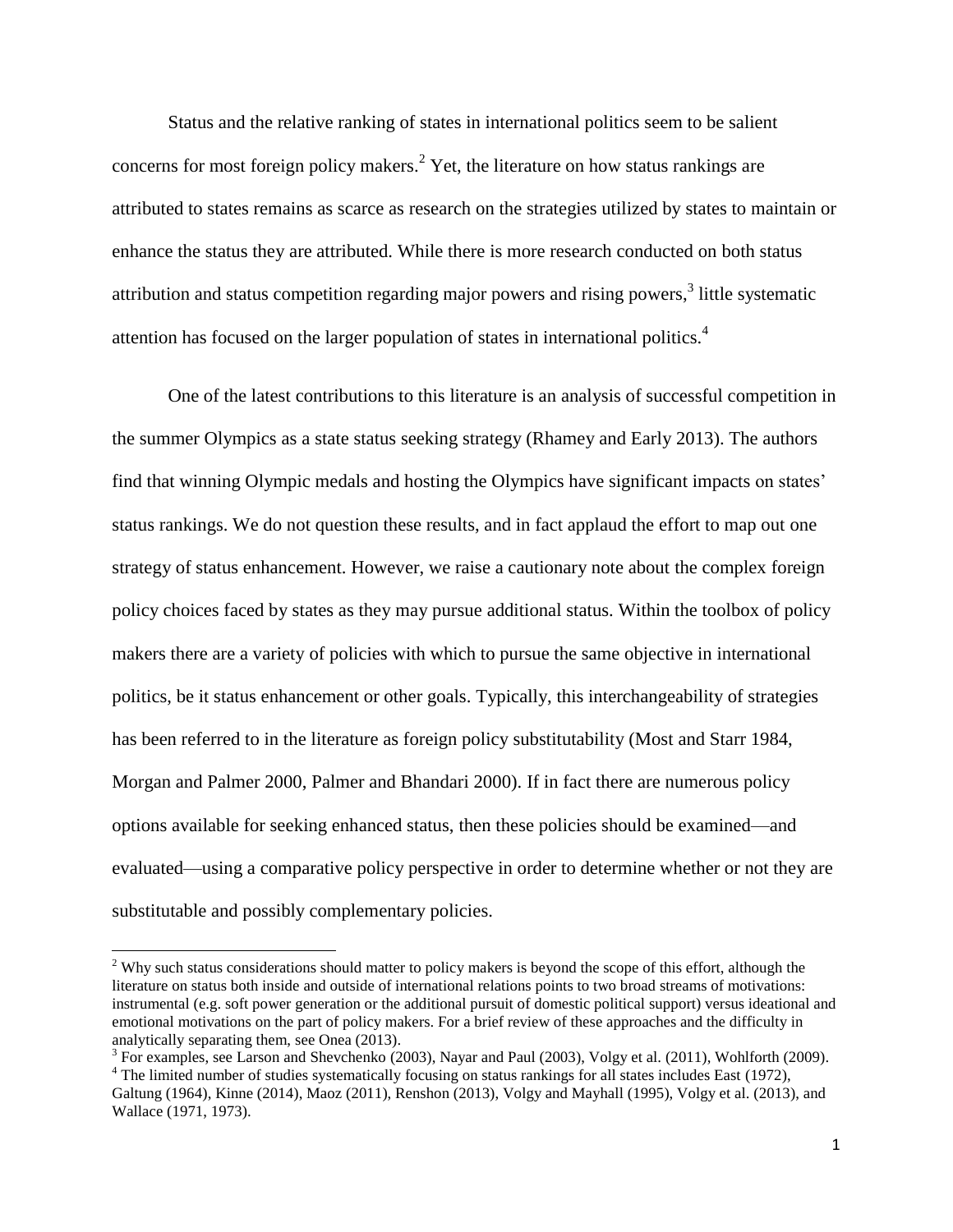The notions of substitutability and complementarity should be salient for both policy makers and researchers. For policy makers, substitutability provides flexibility in choosing policies that may have variable costs, effects, and consequences. Establishing complementarity across policies allows policy makers to gauge whether or not multiple policies aimed at the same phenomena have cumulative effects, which may be especially important for status enhancement, as changes to a state's status are difficult to increase over short periods of time. For researchers, seeking to account for the variety of conditions that may impact status attribution, both substitutability and complementarity are important qualifiers in assessing the range of policies and circumstances that may impact social comparisons made by state actors. Attention to substitutability considerations may especially allow researchers to avoid creating false alternatives when delineating causal processes associated with such social comparison.

We focus on the foreign policy of making aid commitments, a policy that has been widely accepted as a global norm of resource transference between states in international politics. While resource transference as a policy has a variety of functions, we seek to assess the extent to which it is a policy substitutable for and complementary to state investment in successful Olympic performance, a policy that *primarily* focuses on status and has been found to impact on status attribution. Clearly, these two types of policies are not mutually exclusive, and while they may carry with them significant trade-offs in terms of potential effects and costs in implementation, they may be both substitutable for each other and complementary to each other by generating additional status attribution from each policy. Below we suggest a framework for examining status seeking strategies, policy substitutability and policy complementarity, and test the relative effect of the policy of resource transfers through bilateral aid commitments— "distributing the green"—in addition to "going for the gold" in the Olympics. We conclude with

2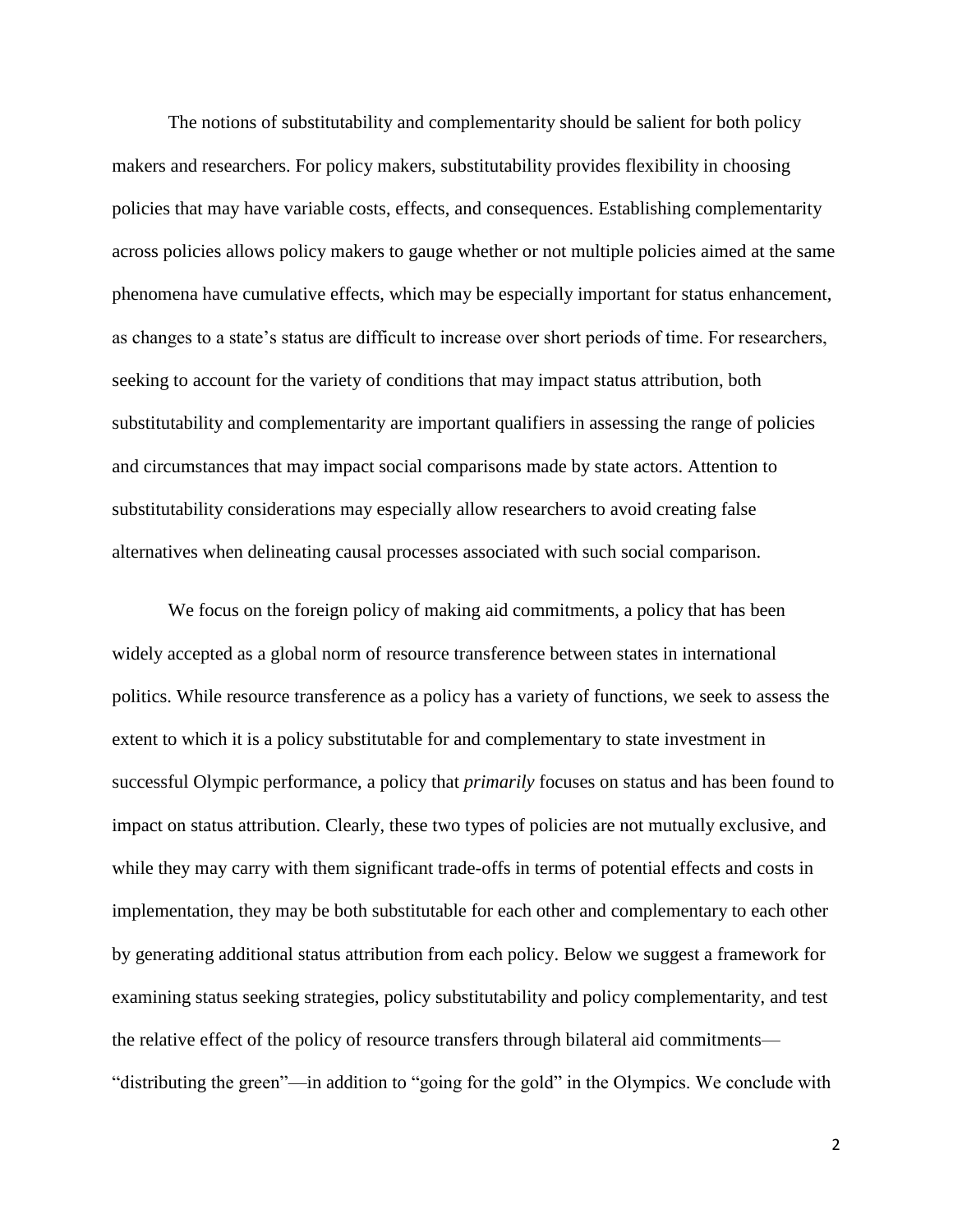an assessment of the relative efficacy of each policy on status attribution and suggest an agenda for future research.

We wish to underscore two caveats at the outset. First, we note the placement of our work in the broader literature on both status attribution and status seeking. Excluding work on major powers, the extant published literature with respect to both status seeking and status attribution by the community of states in international politics is mostly limited to case studies and initial theoretical development; very little large-N, comparative empirical analysis exists of either status seeking or status attribution by states.<sup>5</sup> Thus, the analysis below is fundamentally an exploratory one, suggesting the application of a framework of status seeking borrowed from a focus on major powers, while the theoretical drivers behind status attribution still await further development. Yet, an exploratory analysis of this type should aid such future research efforts.

Second, we recognize that resource transference and "going for the gold" policies are only two of a large variety of foreign policy options potentially available to foreign policy makers. We do not enumerate all of those options; this effort is intended to lay out a framework and a set of results that could be expanded later to cover the full range of options that states may be able to use to generate additional status. However, we believe that ours is an important starting point, especially as we compare a policy option that is primarily geared toward status seeking (Olympic success) with one that is not typically associated with the same goal (resource transference). We return to this point at the conclusion of this work.

#### **Status Seeking Strategies, Policy Substitutability, and Policy Complementarity**

<sup>&</sup>lt;sup>5</sup> See footnote 4 above.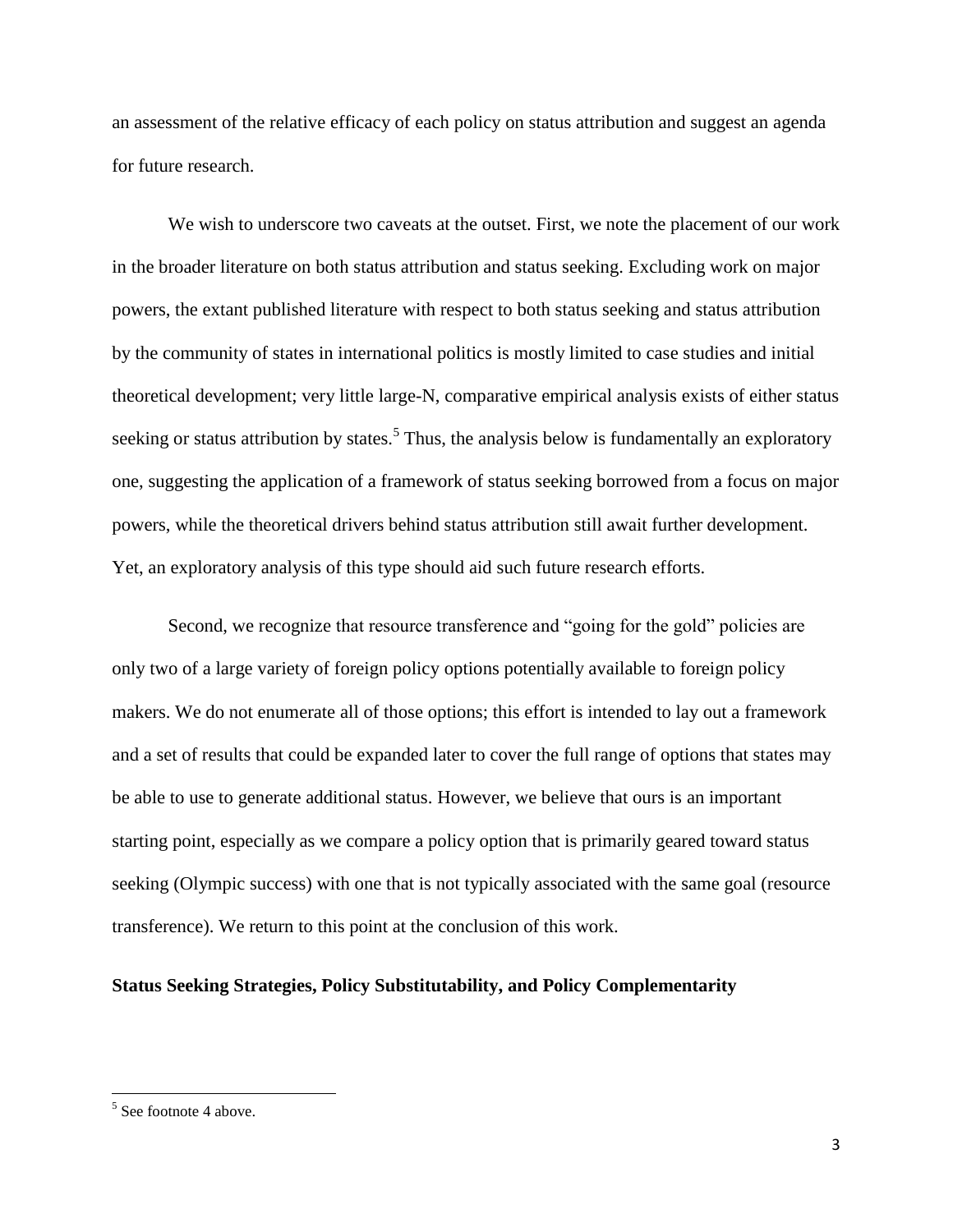Drawing on social identity theory (Tajfel and Turner 1986), Larson and Shevchenko (2010) suggest three broad foreign policy strategies that states can pursue for securing additional status from other states in international politics. These include social mobilization, social creativity, and social competition; presumably each strategy includes a portfolio of policies available for states as they seek to enhance their status. The strategy of *social mobility*, in the form of adopting globally accepted political and economic norms and especially those advocated by dominant powers (Larson and Shevchenko 2010:71), would be illustrated by policy decisions to reduce trade barriers and open a state's economy to exports and imports or, by creating domestic democratic practices. It is a strategy not without potentially substantial domestic costs, but nevertheless one that is available to many states.

So is the strategy of *social creativity*, in the form of seeking to turn positive a negative characteristic or finding a new dimension on which a state would receive higher status attribution (Larson and Shevchenko 2010:71-72). The emphasis of European states on multilateral instruments of foreign policy (perhaps born out of substantial interdependencies with the U.S. and increased integration within the region) is one illustration of such social creativity. Seeking enhanced status through successful Olympic competition would fit into this strategy as well.

Unlike the previous options, the strategy of *social competition* requires contestation (and substantial confrontation) with states that have attained high status ranking, either by challenging existing norms, competing for influence with high status states, or seeking equality on attributes (such as military capabilities) prized highly by the global community (Larson and Shevchenko 2010:69-71). This approach requires substantial resources and may not be available to most states in international politics. As Larson and Shevchenko (2010) and Wohlforth (2009) note, social competition may also be limited by the extent to which very strong states dominate

4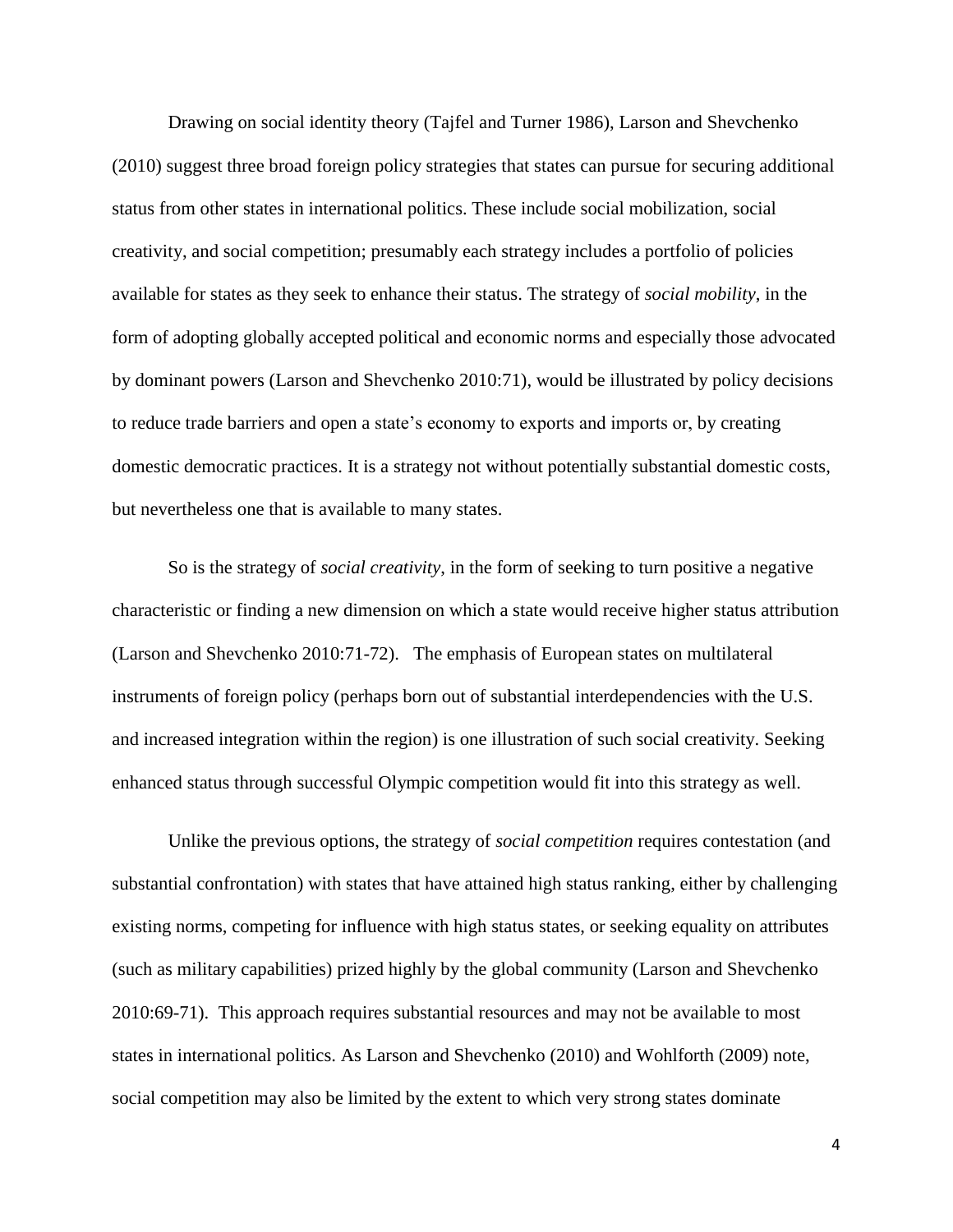international politics at any given time, making the strategies of social mobility and social creativity far more useful for most states in international politics.

The paucity of literature on status attribution has created nearly a theoretical vacuum with respect to the causal mechanisms through which states award status to each other (for one attempt to create a rough framework, see Volgy et al. 2013:30) regardless of the strategies some states may utilize to seek additional status for themselves. We do not seek to fill that vacuum here but we suggest one phenomenon that is likely to link status attribution to status seeking strategies and behaviors: in order for actors to make social comparisons and award status on that basis, they must have relatively clear information about other actors' performance on criteria being used to assess status. Where states engage in extensive intelligence and surveillance practices (for instance knowledge regarding economic and military capabilities), state performance is fairly clear. However, when the criterion is norm-compliance or a strategy of creativity, information on state performance needs to be clearly available before the community of states can award status consistent with its criteria for appropriate status ranking.

Fortunately, this requirement is not at issue for either resource transference or Olympic performance. They are quite comparable in terms of clear, publicly available information regarding state performance. Olympic performance carries with it a huge media circus every four years. While resource transference does not carry with it a similar scoreboard, institutional agents (OECD, EU, etc.) annually monitor, evaluate, and make public whether or not states transfer resources, the amounts they transfer, the quality of the transference, and its possible effects on recipients. Thus, information on state performance for both strategies is equally accessible and available for state actors making judgments on status rankings.

5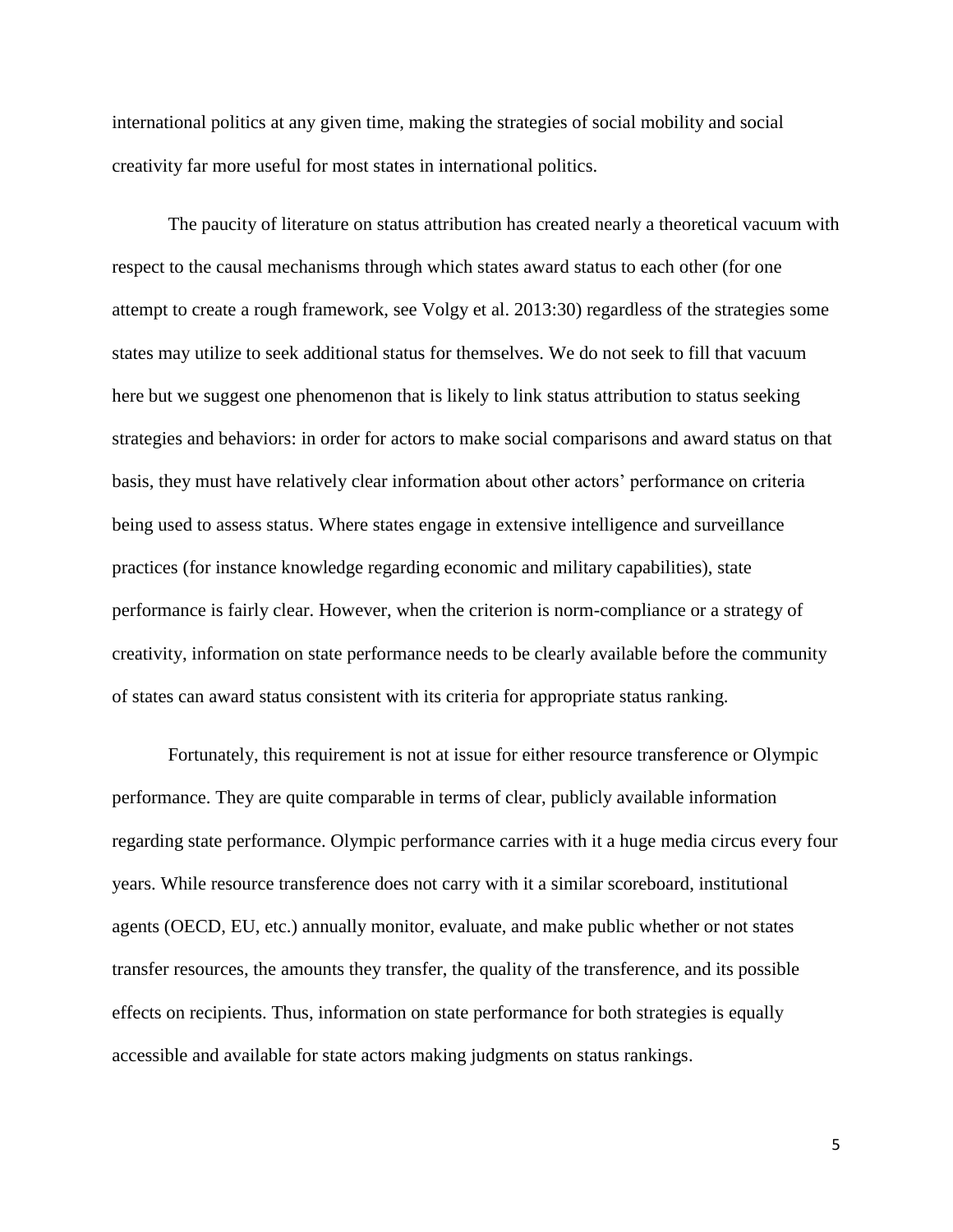#### *Status and Olympic Success*

 $\overline{\phantom{a}}$ 

The policy approach of seeking more status through Olympic competition—a strategy of social creativity—is relatively inexpensive for states compared to the risks involved with social competition (Rhamey and Early 2013). At least since Hitler's infamous Berlin Olympics of 1936, and through the Cold War years, competition for Olympic medals has functioned for numerous states as a means of establishing and enhancing their status among the community of nations. However, it is not without substantial costs. China may have spent approximately \$40 billion to host the 2008 Olympics.<sup>6</sup> States seeking to compete at the highest levels of medal attainment will spend hundreds of millions of dollars preparing their athletes.

Available data on the actual costs for states involved with Olympic training are quite rare, and—as in the case of the U.S. where university athletic programs and independent sports federations absorb substantial costs—often fail to take into account indirect spending on athletes. The funding by the U.S. Olympic Committee (IOC) is but a very small share of the American financial commitment, although even that amount is not trivial at \$234 million for 2012. Britain may have spent between \$400 million (Anderson 2012) and a half billion dollars (Burns and Macaskill 2012) on its athletes for the 2012 Summer Olympiad. Hogan and Norton (2000) approximate the amount spent per medal by Australia between 1980 and 1996 to be roughly \$37 million (AUD) for each gold medal won, with medals in general costing \$8 million per medal. For the 2012 Summer Games, the cost of gold medals for Australia may have risen to \$48 million (Connor 2012, Johnston, Moncrief and Wilson 2012).

 $6$  The cost of hosting the Olympics over the last 20 years has ranged from \$1.8 to \$40 billion dollars, averaging about \$15.2 billion per Olympics (see Zarnowski 1993, Rishe 2011). Costs have risen dramatically since the Sydney Olympics of 2000.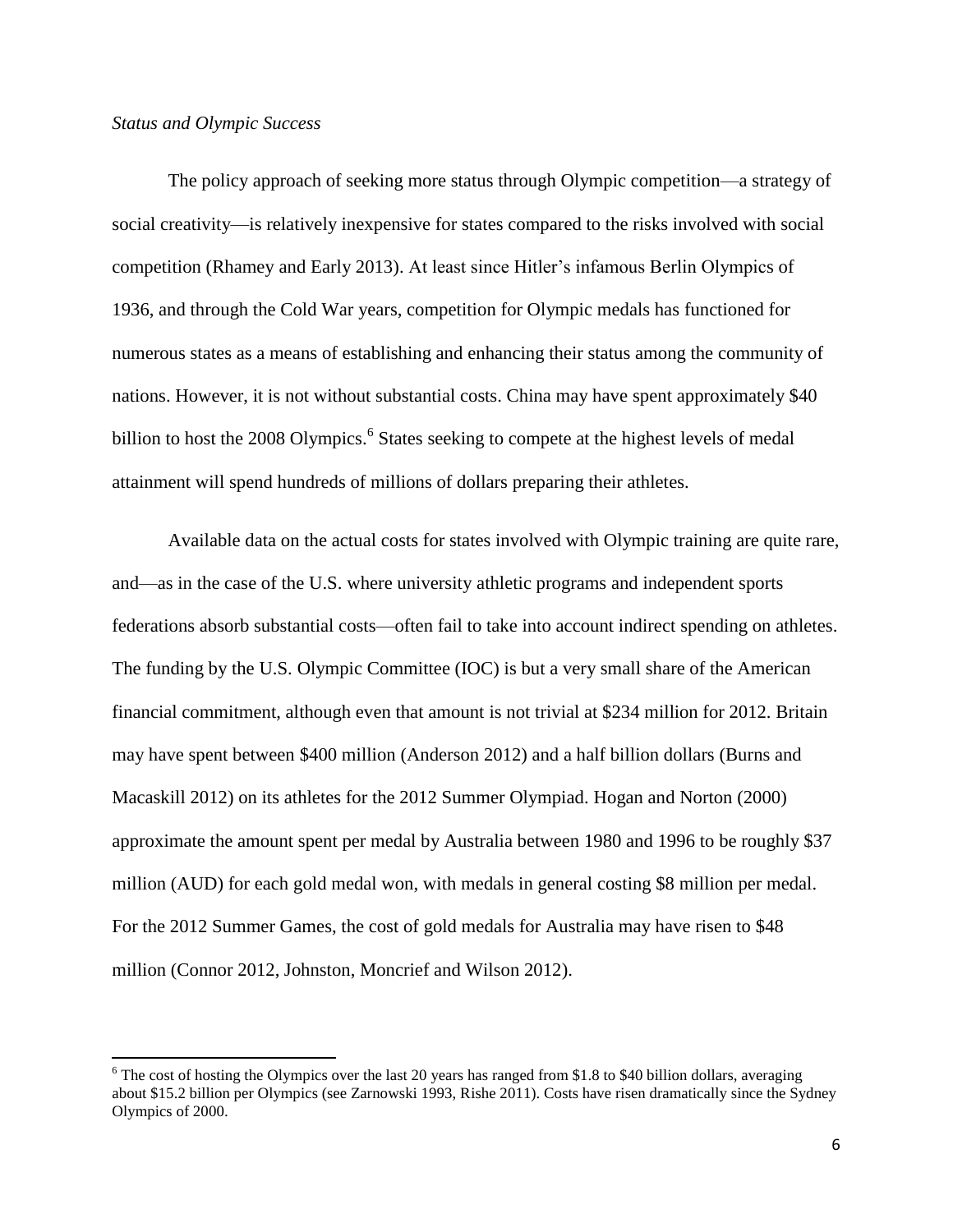These figures are all rough estimates for democratic states and they do not take into account indirect long-term investment in athletic training infrastructure. In less transparent political systems the costs are even more difficult to estimate; Eimer (2008) attributes to the U.S. IOC the estimate that China spent as much as \$400 million on Olympic training over the four years leading up to the Beijing Olympics. In purchasing power parity dollars, the sums spent by China on its athletes would far exceed the amounts reported by most states for the 2008 Olympics.

Nor are there any guarantees that investing in athletes will pay off. The U.S. invested \$7.1 million on its field hockey team and \$8.2 million on its triathlon efforts for the 2008 Olympics, and won no medals; its equestrian team cost \$27 million and netted one gold, one bronze, and one silver medal (Notte 2012). Australia's extensive investment in the 2012 Olympics led to a medal count 24 percent below its success in 2008. Nevertheless, going for the gold is clearly a less expensive (and less risky) strategy of social creativity to enhance or maintain status attribution than policies associated with social competition, such as developing nuclear weapons (O'Neill 2006), creating an electronic battlefield, or the acquisition and deployment of nuclear submarines (Li and Weuve 2010) and aircraft carriers (Shadbolt 2013).

#### *Resource Transference as a Norm and a Status Seeking Strategy*

There are numerous policy options available to foreign policy makers—in addition to successful Olympic competition—with which to seek to maintain or enhance status in international politics. Adhering to the global norm of resource transference through bilateral foreign aid commitments is one option, part of a cluster of policies consistent with strategies of

7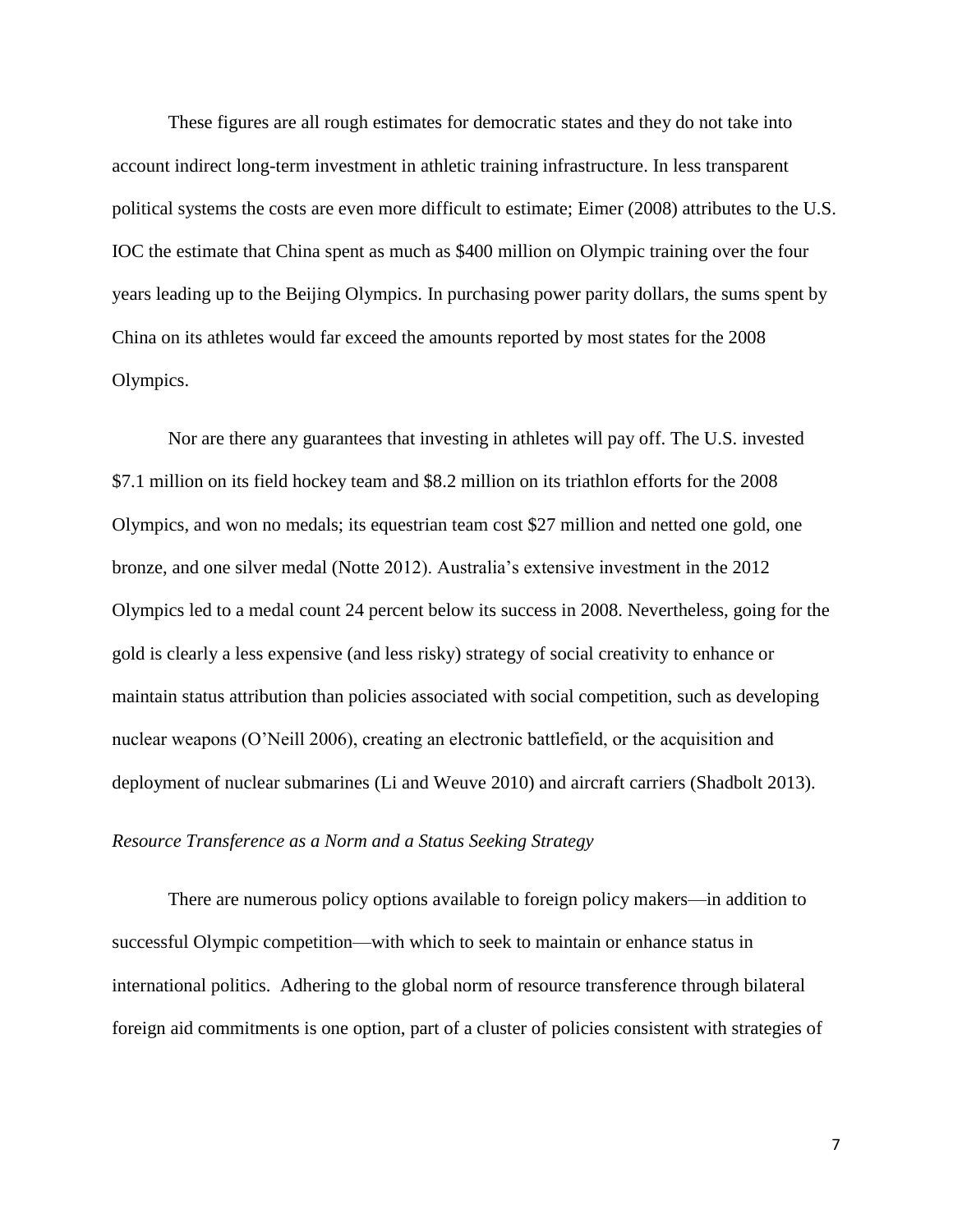social mobility. Foreign aid policy, to the extent that it reflects widely accepted norms, should be rewarded with enhanced status recognition by the global community of states.

The norm of resource transference from richer to poorer states, primarily through bilateral and multilateral aid programs, ignited after World War II and escalated through the Cold War and its aftermath. While states predominantly provide foreign aid for numerous political and strategic reasons,<sup>7</sup> there has been a growing global consensus that aid provision is an appropriate and necessary activity for states that can afford to do so, albeit contestation over aspects of the norm (bilateral versus multilateral aid and the appropriate amount of aid) continue.

Following the Marshall Plan for Europe, a call emerged from non-governmental organizations—such as the World Council of Churches—for richer states to provide aid in order to avert "human disasters." By 1964 the UN Conference on Trade and Development recommended that states "in a special position" should provide one percent of their gross national product in foreign aid,<sup>8</sup> a call which came to be advocated by the Group of 77 states. In response to these demands the World Bank's president formed the Pearson Commission which recommended a similar, albeit smaller target; its recommendations were adopted by the UN General Assembly in 1970. The Organisation for Economic Co-operation and Development (OECD), representing much of the global North has also in principle accepted these recommendations; in practice most states have fallen short of the goal, although the OECD conducts periodic reviews of its Development Assistance Committee (DAC) members aid profiles to assess progress.<sup>9</sup> The acceptance of this norm both by donor and recipient states continues across the UN's Millennium Development Goals, the WTO's emphasis on the Doha

<sup>&</sup>lt;sup>7</sup> For selected examples, see Bueno de Mesquita and Smith 2007, 2009; Dreher, Nunnenkamp and Thiele 2008, and Kuziemko and Werker 2006.

<sup>8</sup> United Nations 1967: 22.

 $9^9$  See, for example, the OECD DAC Peer Reviews for: Portugal (2010), United States (2011), or Finland (2012).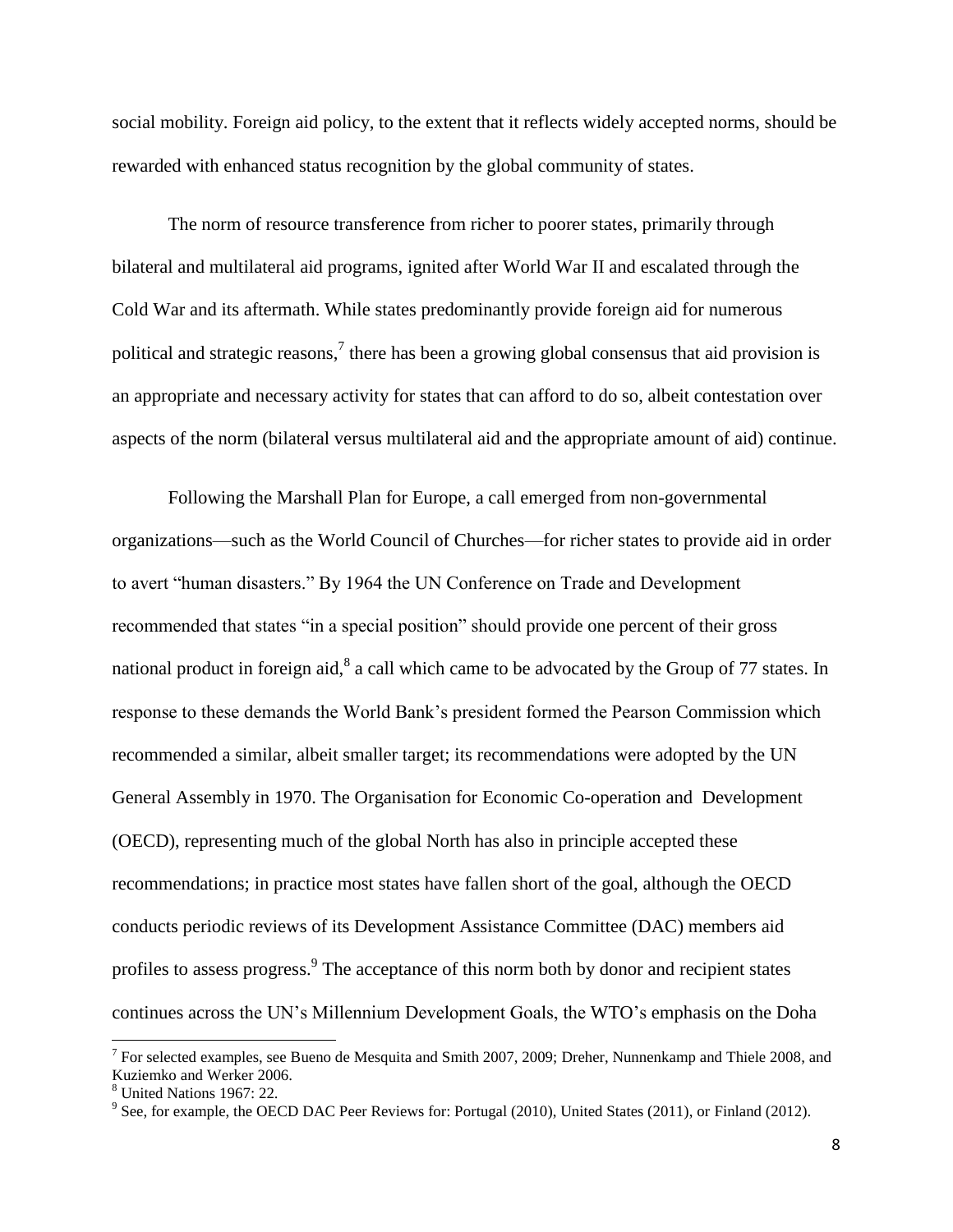Development Agenda, efforts to fashion a global response to climate change,  $^{10}$  and support for states emerging from domestic conflicts (Collier and Hoeffler 2004).<sup>11</sup>

### *The Substitutability of Promoting Olympic Performance versus Resource Transfers*

How substitutable is the policy of providing foreign aid for the policy of state support for Olympic success in seeking status attribution? In comparing the two policies we focus on medal performance rather than the hosting of Olympics since the latter—given its enormous costs—is likely to be available to only a handful of states compared to the number of states that can and do compete for medals every four years. Additionally, and unlike foreign aid commitments, the hosting of the Olympics has a winner-take-all outcome that is not comparable to the variety of donors able to give foreign aid. Furthermore, we focus only on the Olympic summer games since—and with the exception of outliers such as the Jamaican bobsled team—the winter Olympics generate mostly competition from states located in geographic spaces with cold climates.

One salient difference between the two policies is that while the promotion of success in Olympic competition is a strategy that is primarily<sup>12</sup> aimed at the objective of status enhancement, foreign aid policies have a variety of functions other than seeking more status.<sup>13</sup> Yet, since states can utilize a variety of policies to address the same goal and as well use one

<sup>10</sup> See "Cancún Summit: Rich countries accused over £30bn climate aid promise." *The Guardian*, December 6, 2010. Accessed at 8/29/13, http://www.theguardian.com/environment/2010/dec/07/cancun-summit-climate-aid-row

 $11$  Apparently even newly emerging democracies in Europe have embraced foreign aid as a measure of their acceptance into the network of European states (Szent-Ivanyi and Tetenyi 2013).

 $12$  Although not solely: we assume that there is substantial domestic political benefit derived from achieving Olympic success and some domestic political costs from failure, depending on the degree of investments in the policy and the extent of enthusiasm in society about Olympic success.

<sup>&</sup>lt;sup>13</sup> These include political and strategic uses of foreign aid (Bueno de Mesquita and Smith 2007), as well as humanitarian or disaster assistance (Linnerooth-Bayer et al. 2005), economic development (Burnside and Dollar 2000), and support for democratization (Knack 2004).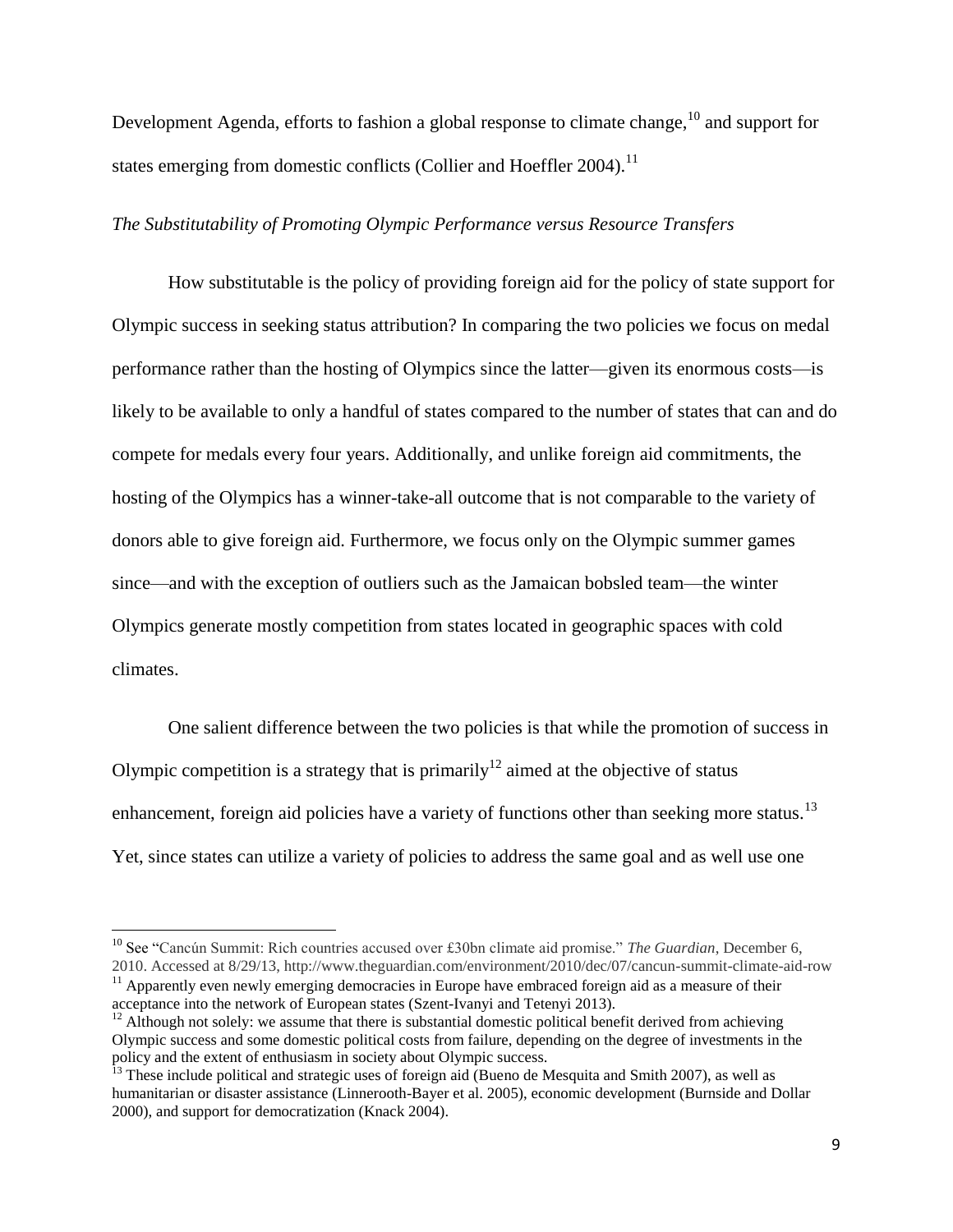policy to address several goals (Morgan and Palmer 2000), states may view the provision of foreign aid as a substitutable tool for increasing status attribution.

A second difference between the two policies is that while Olympic success promotion is a social creativity strategy, the social mobility strategy of aid commitment is linked to the degree to which states accept a globally promoted norm and are rewarded for their efforts with additional status by the community of states. The conferral of status however is more likely to occur when there is consensus as opposed to contestation over aspects of the norm. While there is contestation over the method (multilateral versus bilateral aid) and amount of such resource transfers, substantial global consensus exists over the normative value placed on engaging in resource transfers. We expect a stronger relationship with status attribution when considering those aspects of the norm where consensus exists (whether or not resource transfers occur) than aspects where there is contestation about the norm (how much or what percentage of GDP to transfer).

Note however that we are not arguing that states primarily provide foreign aid for the purpose of maintaining or enhancing their status. Given the varied purposes associated with resource transfers, it is difficult to parse out the range of objectives sought by policy makers engaging in aid commitments. Our intention is to assess whether or not such foreign policies result in additional status attribution from the community of states, and therefore if states can effectively use foreign aid for this purpose. We seek to uncover the extent to which there is substantial policy substitutability and complementarity between the provision of such aid and investment in Olympic performance, in generating additional status for states.

#### **Assessing Status Attribution, Foreign Aid and Olympic Success**

10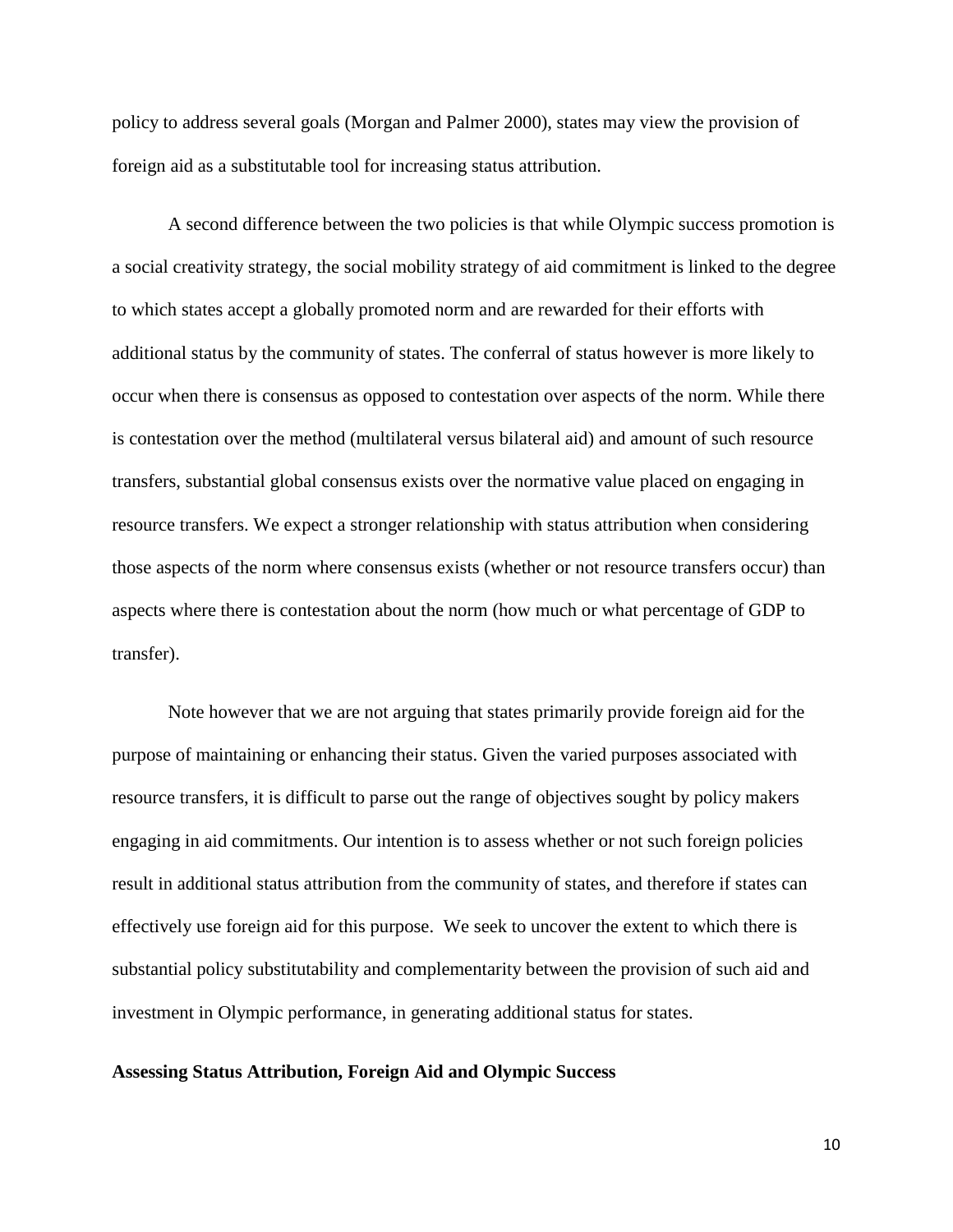#### *Defining and Measuring Status Attribution*

 $\overline{\phantom{a}}$ 

We define status attribution in international politics as overtly recognized membership of an entity in a group along with an overtly recognized hierarchical ranking within the group that conveys standing different from those not in the group or from those ranked differently (higher or lower) in the group.<sup>14</sup> The definition contains two primary components: group membership and relative ranking in the group. Regarding group membership, since we are focusing on the most inclusive of groups in international politics (the group of states), membership is typically not a salient consideration.<sup>15</sup> It is relative ranking within the group that is the more salient part of the status attribution definition.

We differentiate between the perceptual/social comparison dimension of status and the overt manifestation of status attribution. We do so, first, since the group of sovereign states is numerous and its membership heterogeneous; in order for rankings to matter to states there needs to be some public recognition of where a state stands. Private perceptions and social comparisons create far too much uncertainty regarding standing, making its consequences, including rights and responsibilities and the benefits that come with ranking (Sylvan et al. 1998) problematic. Second, there is likely to be a significant difference between private perceptions and social comparisons on one hand and overt recognition of states' status on the other. To the

 $14$  While this definition is from a compilation of perspectives on status, due credit should go to Brodie (1996), Lake (2011), Sylvan et al. (1998), and Renshon (2013). Further, consistent with Dafoe et al., we differentiate between status and reputation, with the former consisting of "holding a particular social role in a hierarchy, based on either its positional nature or its social identity" (Dafoe et al. 2013:7).

<sup>&</sup>lt;sup>15</sup> The early conflicts about group membership during the Cold War over the divided states, including China, Germany, Korea, and Vietnam have been resolved, and have been minimally contested since in the aftermath of the dissolution of the Soviet Union and Yugoslavia.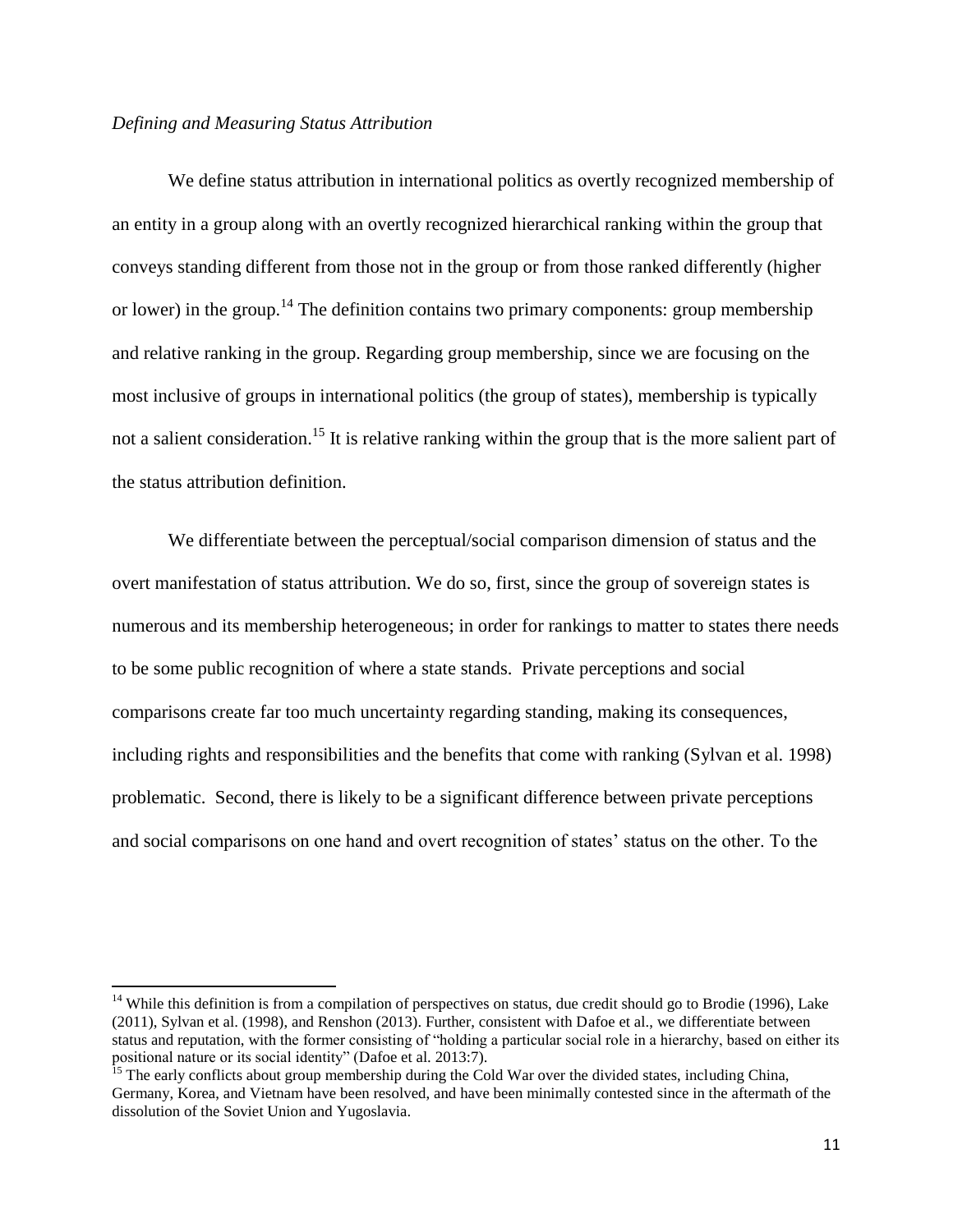extent that there are political costs to states for publicly attributing status rankings to other states, the more salient phenomenon should be overt rather than private recognition of a state's status.<sup>16</sup>

In order to assess the overt manifestation of states' status rankings, we use the standard indicator consistent with nearly all<sup>17</sup> previous large-N based research (Singer and Small 1966, East 1972, Wallace 1973, Volgy and Mayhall 1995, Kinne 2014, Renshon 2013, Rhamey and Early 2013, Volgy et al. 2013) that has focused on the entire community of states: the number of embassies sent to the capital of a state. We concur with Kinne (2014:1) who notes that "states engage in [e]xtensive reliance on diplomatic missions as a source of prestige or status," using the missions they receive as a major measure of their own status achievement.

To minimize "noise" and distortion in the indicator, we 1) include only those diplomatic missions that contain high level staffing (ambassadorial level or higher); 2) exclude from the analysis microstates and states that neither send nor receive embassies;  $18$  and 3) create a percentage measure by dividing the number of embassies received by the total number of states in the system in order to be able to compare status attribution scores over time as the numbers of states in the system change.<sup>19</sup> We focus on the *level* of status attribution across five-year time periods rather than annual observations. The attribution of status is substantially path dependent

<sup>&</sup>lt;sup>16</sup> For instance, it may matter a great deal that Chinese policy makers believe that Russia has become a third-world oil producer (as one Chinese academic privately noted), but it is far more consequential if Chinese foreign policy makers publicly so indicate.

 $17$  For one fascinating exception, see Maoz 2011. For an extensive discussion of face validity of high level diplomatic contacts as a measure of status attribution, including "noise" in the measure, see Volgy et al. 2013.  $18^{\circ}$  We exclude states with populations under 200,000 as of the year 2010.

<sup>&</sup>lt;sup>19</sup> We create a percentage measure to compensate for changes in the number of states in the system and thus changes in opportunity to send embassies. Others have used a simple ranking system (e.g., East 1972, Volgy and Mayhall 1995) or change in the total count of numbers of embassies received (Rhamey and Early 2013). In one recent work the dependent variable was created using a network measure of centrality (Renshon 2013). We ran correlations between each of these variations and our dependent variable (including an in-degree centrality measure), and found high correlations between our measurement and the other options. Furthermore, when running the analysis using alternative measures, we find no substantial differences in results.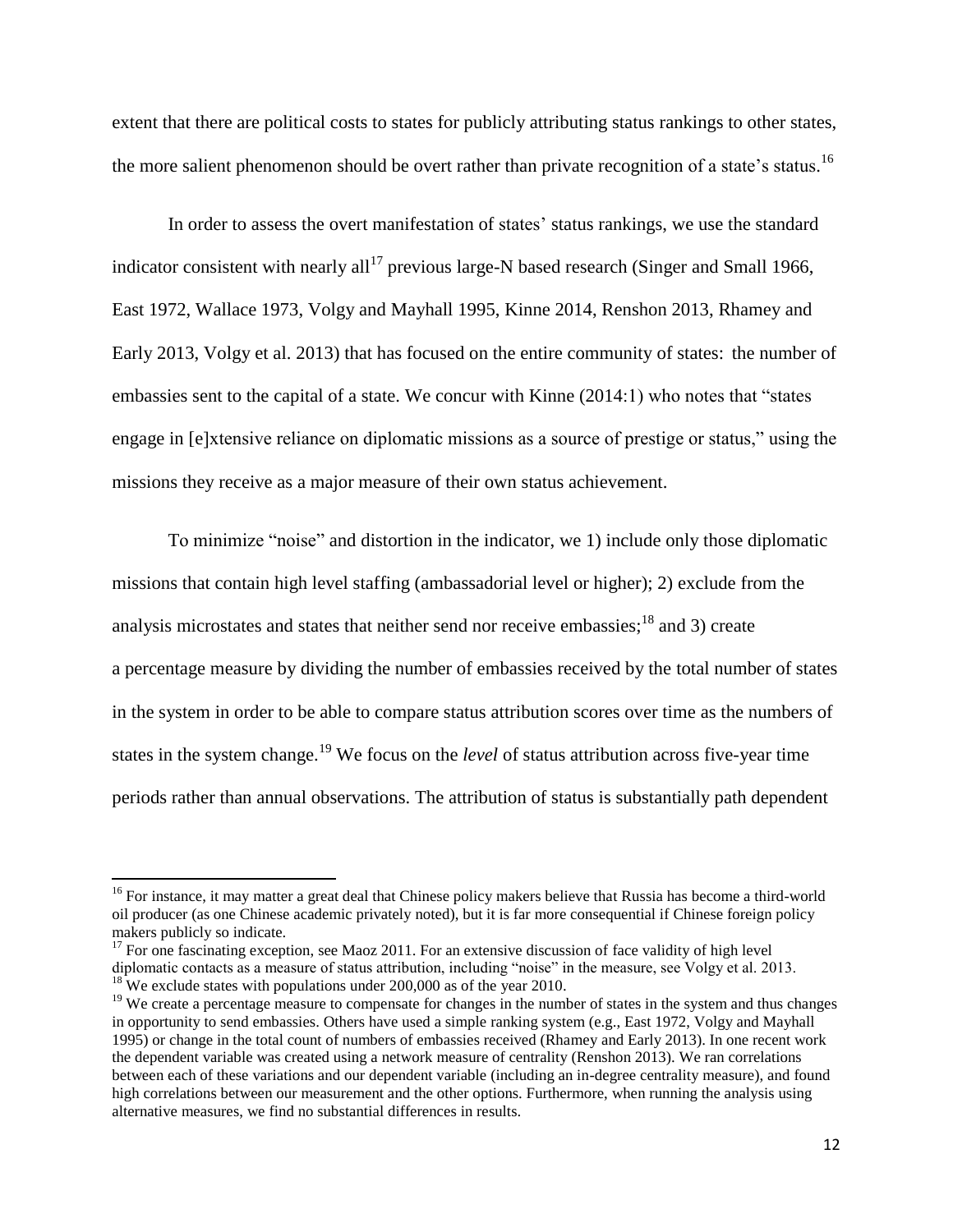and changes slowly, and assessing its levels in five year time frames constitutes a more realistic assessment of relative rankings.

#### *Approaches to Measuring Bilateral Aid Commitments*

We focus on bilateral foreign aid, and do so instead of multilateral assistance for a number of reasons, including the fact that multilateral aid contributions often require the consideration of multiple partners in deciding to provide aid. Bilateral foreign aid provision, on the other hand, is the product of a single state's foreign policy choices. Furthermore, the bulk of aid programs are bilateral, making up roughly 70 percent of all assistance programs according to OECD  $(2012:12)$  estimates.<sup>20</sup>

We generate data on states donating bilateral foreign aid through the AidData initiative of Brigham Young University, the College of William & Mary, and Development Gateway. AidData cooperates with the OECD and its DAC. While DAC's data are primarily focused on its committee members, AidData also integrates information from individual donor agencies gathered through outreach efforts to "emerging" donors, providing a more comprehensive mapping of bilateral donor assistance than through  $OECD$ <sup>21</sup>

#### --Table 1 about here--

According to AidData's figures, there were 37 states in  $2010^{22}$  providing bilateral foreign aid, and meeting formal guidelines for foreign aid provision.<sup>23</sup> The numbers of foreign aid donors since the end of World War II have included as many as 48 states (Appendix A), making

l

<sup>&</sup>lt;sup>20</sup> If military aid and "multi-bilateral" or "non-core" aid provisions, earmarking transfers to specific states and regions in so-called multilateral aid programs, are excluded from both bilateral and multilateral contributions.  $^{21}$  AidData (2012).

 $22$  The global recession evidently had some impact on aid donation, since the number of bilateral donors averaged over 40 between 2006 and 2009.

 $^{23}$  AidData (2012).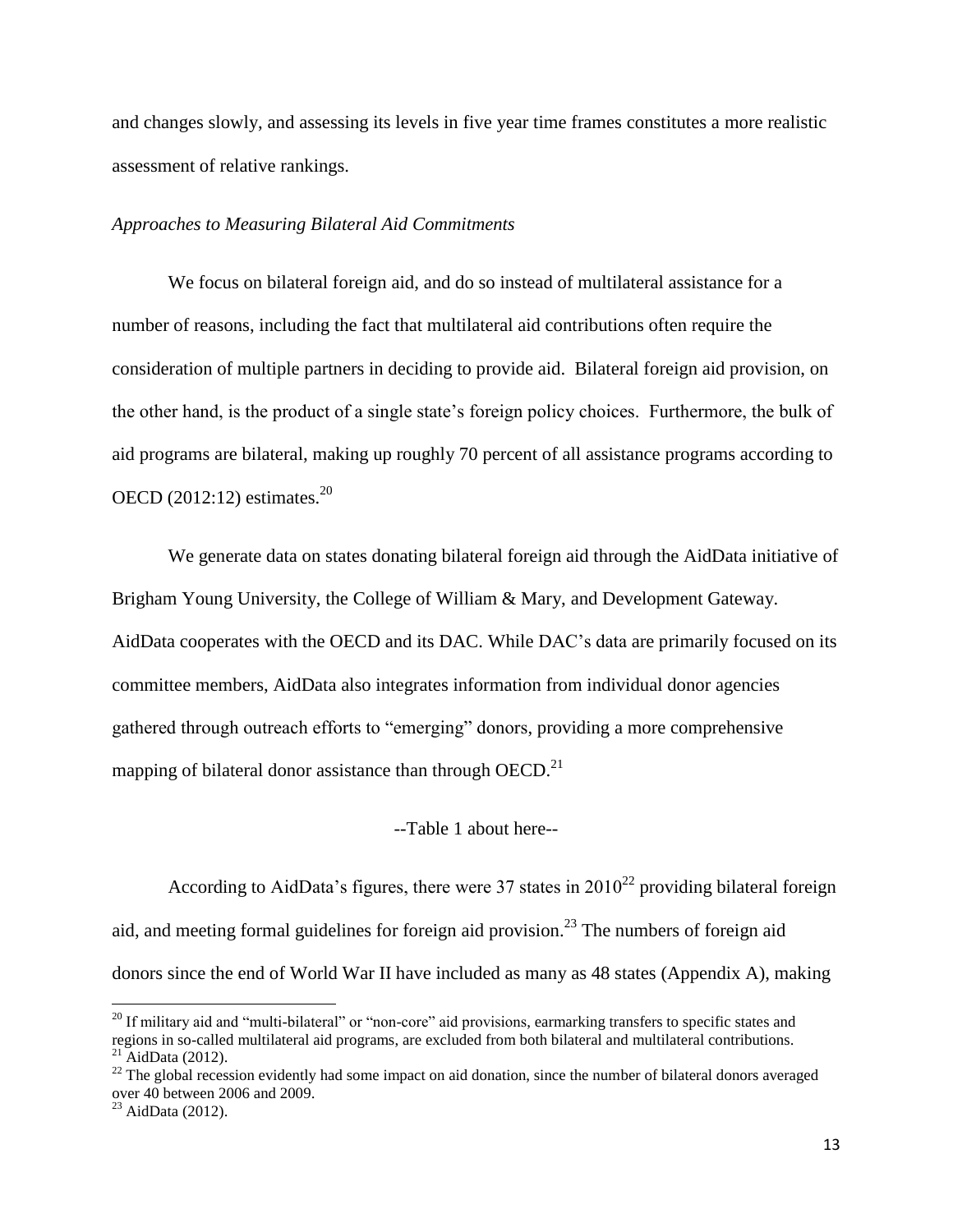the number of donors roughly comparable to the number of states that win five or more medals at the summer Olympic Games. $24$  The number of bilateral donors has more than doubled since 1975, and the list of new donors suggests that this policy option engages far more states than only those with large economies. The newcomers include states newly independent (or reconstructed after the end of the Cold War),<sup>25</sup> historically poorer states that have improved their economic positions<sup>26</sup> and/or live in neighborhoods where other states are bilateral aid providers.<sup>27</sup>

Table 1 underscores three other phenomena about new aid donors. First, and perhaps consistent with the emerged consensus around the norm of resource transference, nearly half of all donors begin to contribute after the end of the Cold War as bilateral aid appears now to be divorced from that era's bipolar alliances. Second, once states begin to commit aid, it is not a certainty that they will continue to do so annually; less than half of new donors provide aid continuously from the first year onward.

Third, and most obvious, the "cost" of being a donor is not inexpensive although the cost associated with becoming a donor varies enormously, reflecting both substantial differences in the size of economies and likely differences in the number and types of objectives on which foreign aid policies are focused. The average amount of aid committed by donors in 2010 was approximately \$2.2 billion (\$1.6 billion excluding U.S. bilateral assistance), although these

 $^{24}$  From 42 to 45 states have won five or more total medals in recent Olympic games (between 2000 and 2012), although the Olympic committee recognizes more "states" than does the United Nations. In 2012, states competed for over 962 medals, with 22 percent of those states winning 75 percent of available medals. The list of states medal recipients is available at [http://www.topendsports.com/events/summer/medal-tally/index.htm.](http://www.topendsports.com/events/summer/medal-tally/index.htm)

<sup>&</sup>lt;sup>25</sup> Czech Republic, Slovakia, Hungary, Estonia, and Latvia.

<sup>&</sup>lt;sup>26</sup> Brazil, Chile, India, and South Africa.

 $27$  Cyprus, Greece, Ireland, Portugal, and Spain.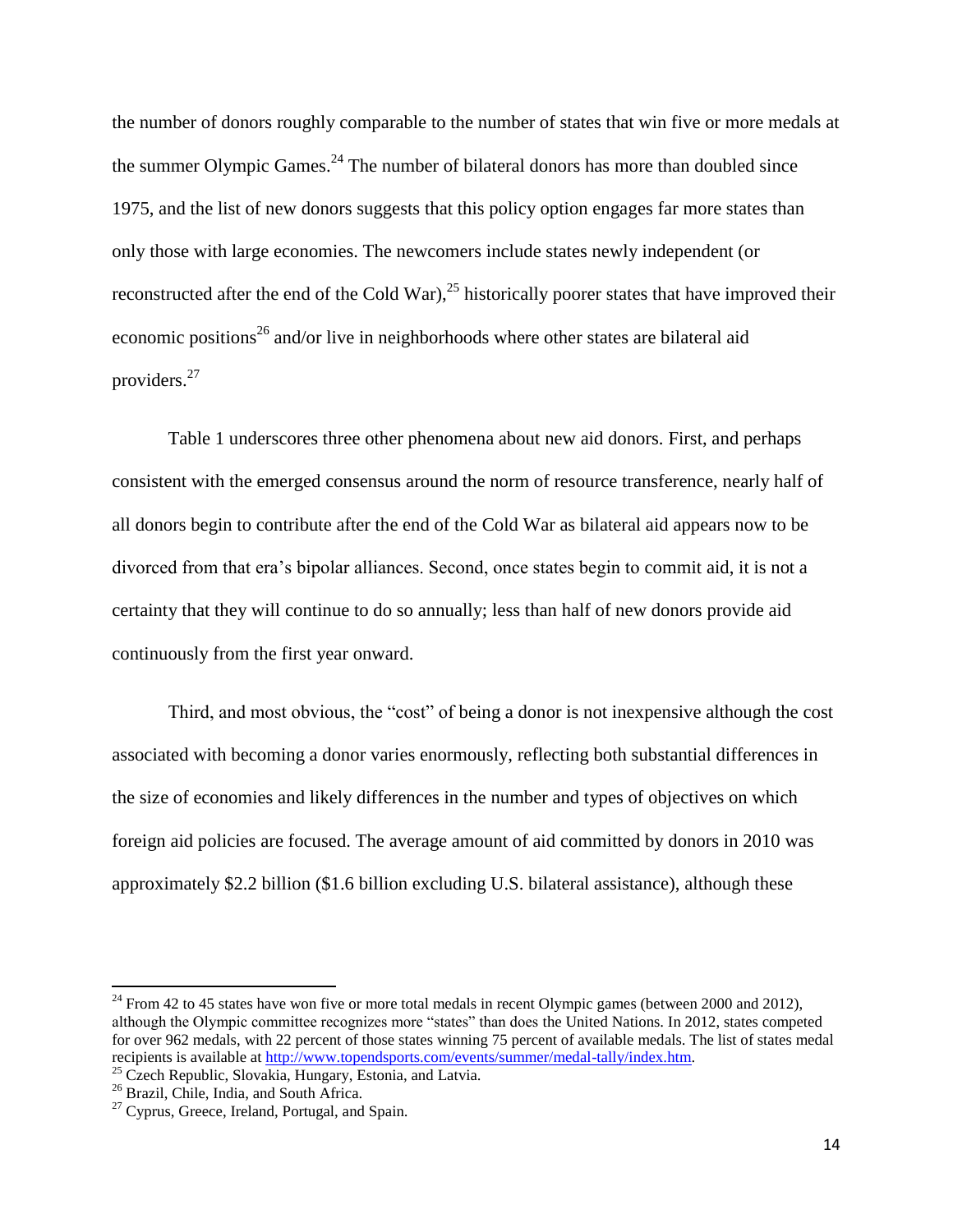averages are highly skewed by a handful of donors that give very large amounts.<sup>28</sup> First time participation—and thus the price of membership into the club of donor nations—cost less than \$15 million for the majority of states that became new aid donors since 1975. As a first time donor, for instance, Hungary averaged as little as \$2.7 million over the first five years it became a donor state while committing aid to twelve different countries.

One simple way of observing the linkage between giving aid and status attribution is to create a binary variable of whether or not states engage in bilateral aid donations. This variable is closest to the aspect of the norm of resource transference over which there appears to be broad consensus in the global community. In addition to this variable, we create two other measures over which there is substantial contestation. First, we measure the percentage of GDP that donor states invest in their bilateral aid programs. Second, we search for a measure with which to observe the potential effects of the amount of state aid being committed while avoiding a large multicollinearity problem with the GDP of the state providing the aid.<sup>29</sup> The concern is not just methodological: once a decision is made to become an aid donor, how much a state is likely to invest in bilateral aid is in part a function of its economic capability,  $30$  and thus we expect substantial collinearity between amount of giving and the donor's GDP. Therefore, we create a variable that is based on under or overspending on bilateral aid, based on a state's GDP.<sup>31</sup>

#### *Measuring Olympic Medal Performance*

 $28$  Nearly half of foreign aid donors have spent \$60 million or less on bilateral aid annually.

<sup>&</sup>lt;sup>29</sup> As we note below, the GDP of a state is a critical part of the baseline model for measuring status attribution.  $30$  The correlation between aid donors' economic size (GDP) and how much bilateral aid states provide is 0.86. This correlation is so high that when we add the raw aid dollar amounts to the baseline model, even without the aid dummy, the amount of giving is not significant. Logging both aid and GDP produces the same insignificant results. When we add aid amounts by states to our baseline status attribution model with the aid dummy, controlling for GDP, the variable does not register as being significant (results available from authors).

<sup>&</sup>lt;sup>31</sup> See Appendix B for measurement construction.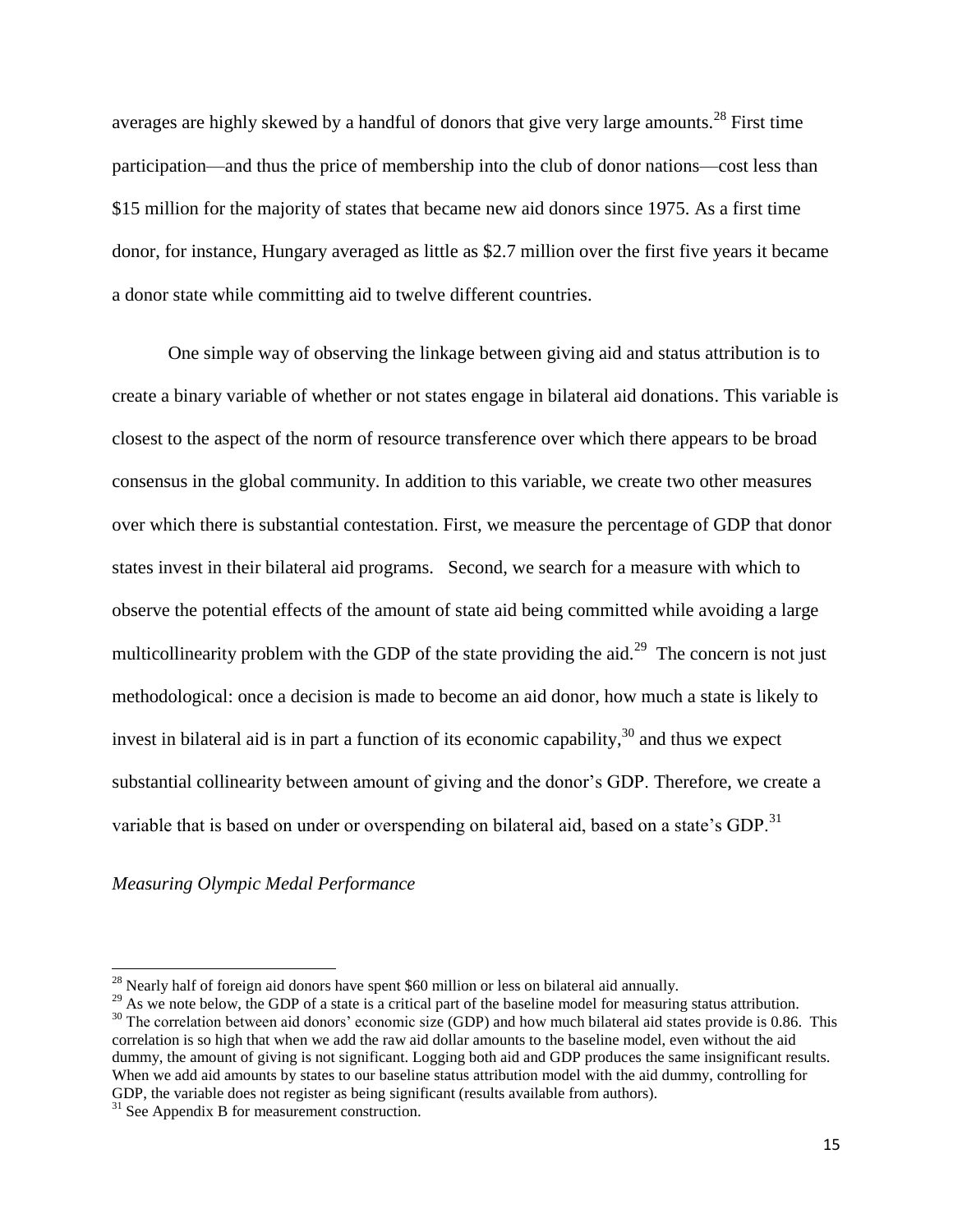We measure Olympic performance consistent with the extant literature (Rhamey and Early 2013) on the topic: the total number of medals won by a state, divided by the total number of medals available for the specific summer Olympiad. Since Olympic performance should precede status attribution and we measure status attribution in five-year increments, we average percentage scores for states if more than one summer Olympiad occurs within the five-year period under consideration. <sup>32</sup>

#### **Testing Policy Substitutability and Complementarity**

Since reliable data on bilateral aid commitments begin in 1973, the time-frame utilized is 1975 through 2010. To test the relative utility of bilateral aid commitments versus Olympic performance as pathways to status enhancement, we first construct a baseline model of status attribution with which to test the relative utility of the two policy options. Unlike large-N research conducted on interstate conflicts such as wars or militarized interstate disputes, there is a paucity of empirical work on status attribution for the community of states and no widely accepted baseline model exists in the literature. Two studies (Rhamey and Early 2013, Volgy et al. 2013), however, provide some guidance. These indicate that the size of a state's economy (GDP), its military capabilities (military spending), and a control for path dependency are salient factors in states' estimates of the status rankings of other states. In addition, one study adds a population size variable (Rhamey and Early 2013), while the other (Volgy et al. 2013) controls for the region in which states are nested, along with a dummy variable to identify whether or not status is being attributed during the Cold War.<sup>33</sup>

 $32$  This is the case for the 1980, 1984, 2000 and 2004 Olympics.

<sup>&</sup>lt;sup>33</sup> See Appendix B for variables, their construction and sources of data.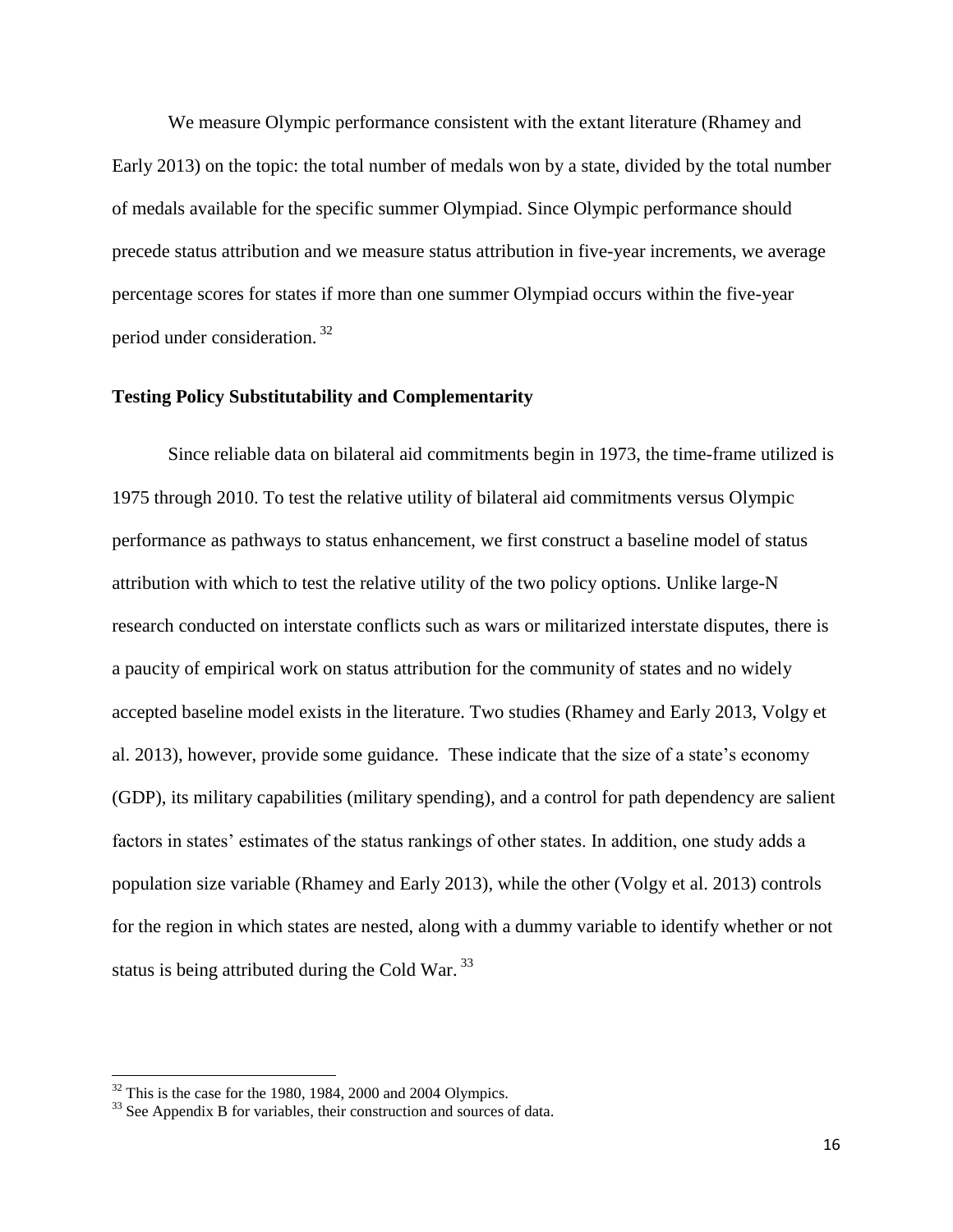Since Volgy et al. (2013) find substantial multicollinearity between GDP and military spending,<sup>34</sup> we reconfigure the military spending variable to indicate the extent to which a state overspends or underspends on its military relative to the size of its GDP (see Appendix B). These variables are then integrated into one baseline model; they all appear to be significant in predicting the status ranking of states, with an adjusted  $R^2$  of 0.467 produced by the model (Table 2).

### --Table 2 about here--

Next, we turn to assessing the relative effects of bilateral aid versus Olympic performance. We run six linear time-series regression models utilizing random effects with robust standard errors,<sup>35</sup> starting with the baseline model, and then alternative combinations: one with a dummy variable for whether or not a state is a donor, two measures of aid commitment, percent of total Olympic medals won, and the integration of being an aid donor with Olympic medal performance. The models are based on observations at five-year intervals and the key independent variables, along with the appropriate controls are lagged at five-year intervals, allowing a range of 1,014 to 1,018 observations across the six models.

The time lags reflect temporal considerations impacting the causal mechanisms that may be at work in status attribution. States cannot be expected to take note immediately of the status enhancement behavior of a state and make changes in their attribution of status by sending additional diplomatic missions. Therefore, we expect that states will recognize the statusseeking behavior when there is clear information available regarding either foreign aid

 $34$  Unsurprisingly, the larger a state's economy the more it invests in its military capabilities; the correlation between GDP and military spending is 0.86.

 $35$  The model utilizes a time-series specification with clustering for each state in the dataset as well as random intercepts (In Stata, xtreg with random effects) along with accounting for time-related effects through the use of the counter and the Cold War dummy variable. An alternative, fixed effects model was found to produce similar results.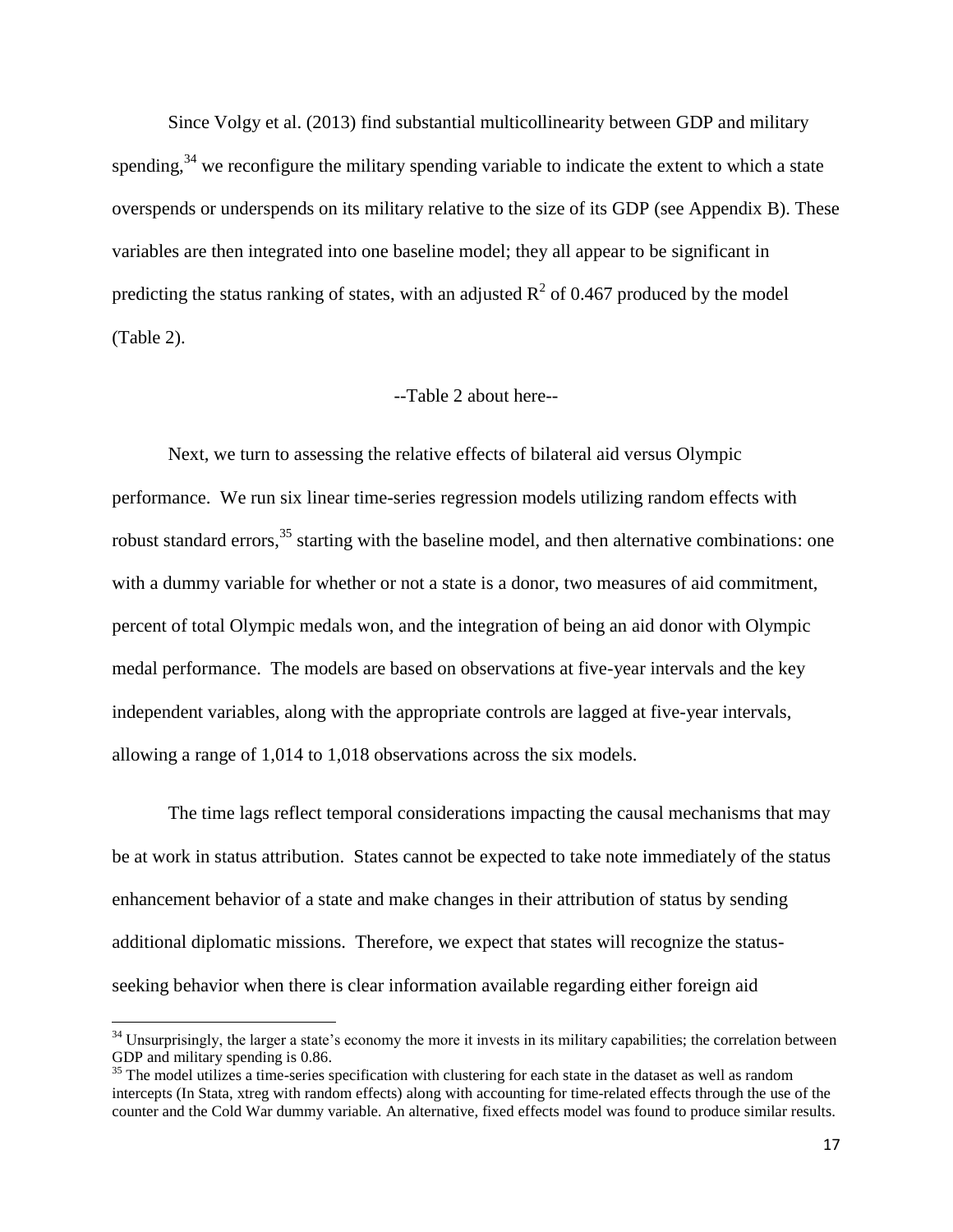commitment or the winning of Olympic medals, and then respond with diplomatic contacts afterwards. We lag by five years with the understanding that creating additional diplomatic infrastructure is not accomplished quickly, or inexpensively.

Note the evidence we require in these models for the assertions made earlier. If policies are substitutable, then the Donor 1 model (state providing aid) in Table 2 should perform as well as the Medals model (Olympic performance). Evidence of complementarity exists if integrating both policy options in the same model (Donors and Medals in Table 2) continues to show that both remain significant and contribute to status attribution. If states receive additional status attribution by acceding to uncontested norms but not to contested ones, then measures of how much aid states given should not be significant (Donor models 2 and 3), once we control for aid giving.

As the Donor 1 model in Table 2 illustrates, the addition of whether or not a state is a bilateral donor results in a significant effect on status attribution, and improves the overall fit of the model from its baseline, with the adjusted  $R^2$  increasing from 0.467 to 0.516. Given our argument about contested versus uncontested norms, as expected, neither the inclusion of the amount of aid being given as a function of a state's GDP (Donor 2 model), nor the extent to which it overspends or underspends its GDP (Donor 3 model) have a significant impact on status attribution once we have accounted for whether or not a state is a bilateral aid donor.<sup>36</sup>

These results show some initial support for the linkage between status attribution and bilateral aid provision as a function of donors being recognized for acceding to the uncontested aspect of a global norm regarding resource transference between states. Yet an alternative

 $36$  As we had expected, even when running these variables without the dummy donor variable, neither measure of aid amount is significant in the model.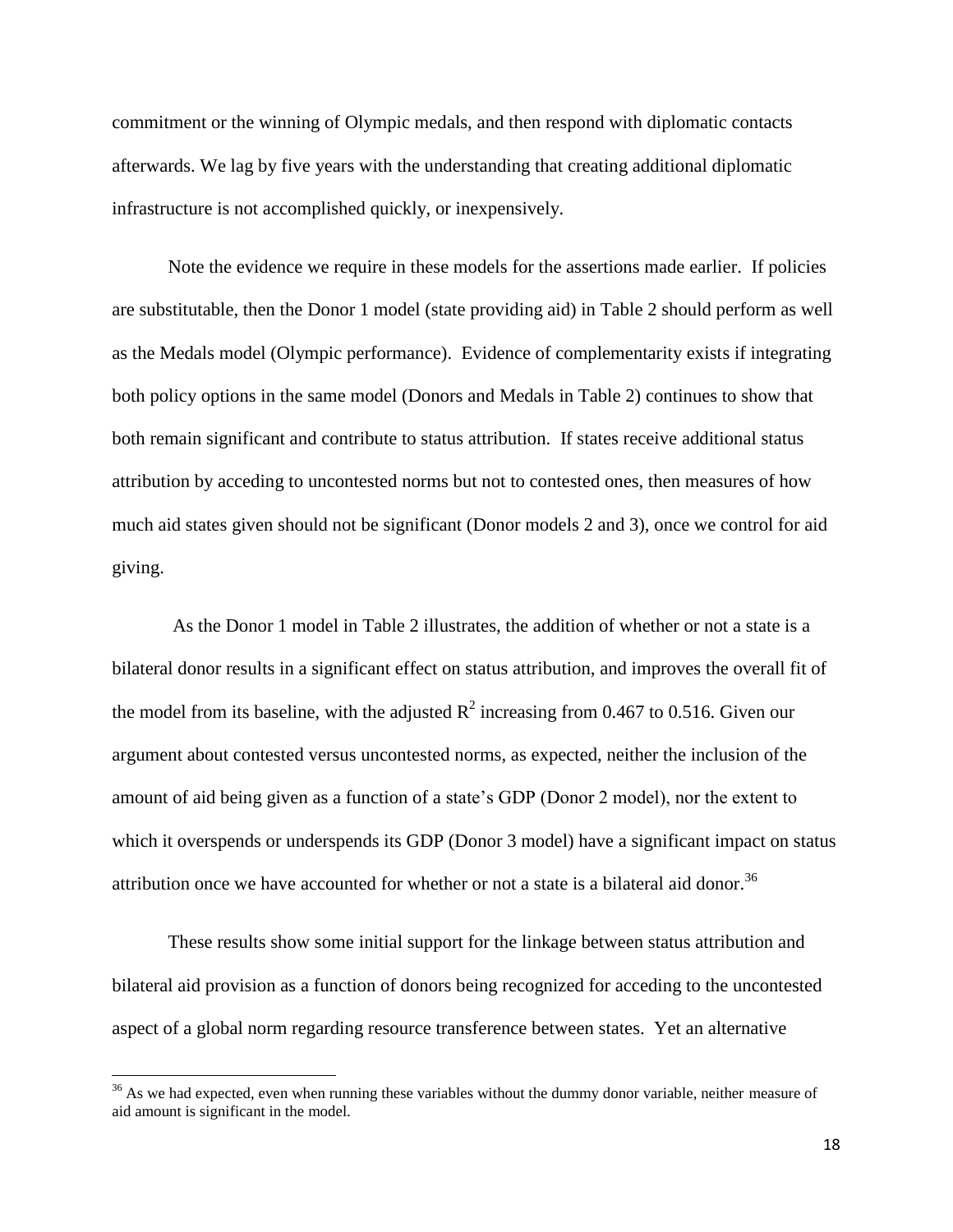possibility is that the conferral of additional status to first time aid donors is simply a function of reciprocating with diplomatic contacts on the part of aid recipients. This does not appear to be the case: we find that 84 percent of the diplomatic contacts received by first time donors five years after they begin to donate come from states that are *not* recipients of these donors' bilateral aid. Thus the process of status attribution does not appear to be driven by a "tit for tat" mentality but instead by a general recognition of this policy practice. $37$ 

The other question raised by these results is: why don't states make token bilateral contributions if the act of becoming a donor alone confers almost all of the additional status reflected in our empirical models? We suggest that this is part of the issue of foreign policy substitutability: while multiple policies may satisfy the same objective, it is also the case that one policy may address a number of objectives. In the case of bilateral aid, states vary in the amount they give in order to satisfy a variety of foreign policy objectives, of which seeking to enhance their status would be only one. $38$ 

Regarding the substitutability of policies, when Olympic medal performance is exchanged for bilateral aid donor in Table 2 (Medals model), we find effects similar to those in the Donor 1 model, with a slightly higher adjusted  $R^2$  of 0.527. The complementarity of the two strategies is illustrated in the last model (Donors and Medals) where aid giving and medal performance are combined with the baseline model. Both remain significant and the adjusted  $R^2$ increases to .563.

 $37$  We lack any specific evidence about the motivations of non-recipients in responding to aid donors with additional diplomatic contacts. It is plausible that they respond to donors in hopes of becoming aid recipients (and we thank an anonymous reviewer for this suggestion). However, that would be consistent with a status attribution framework that defines increased state status as enhancing not only state soft power but as well expectations about that state's obligations.

 $38$  The extent to which this is also the case for investing in Olympic performance is a question we do not address, but we suspect that such investments could have limited secondary objectives and that these objectives are far more likely to be domestic in nature rather than oriented around foreign policy.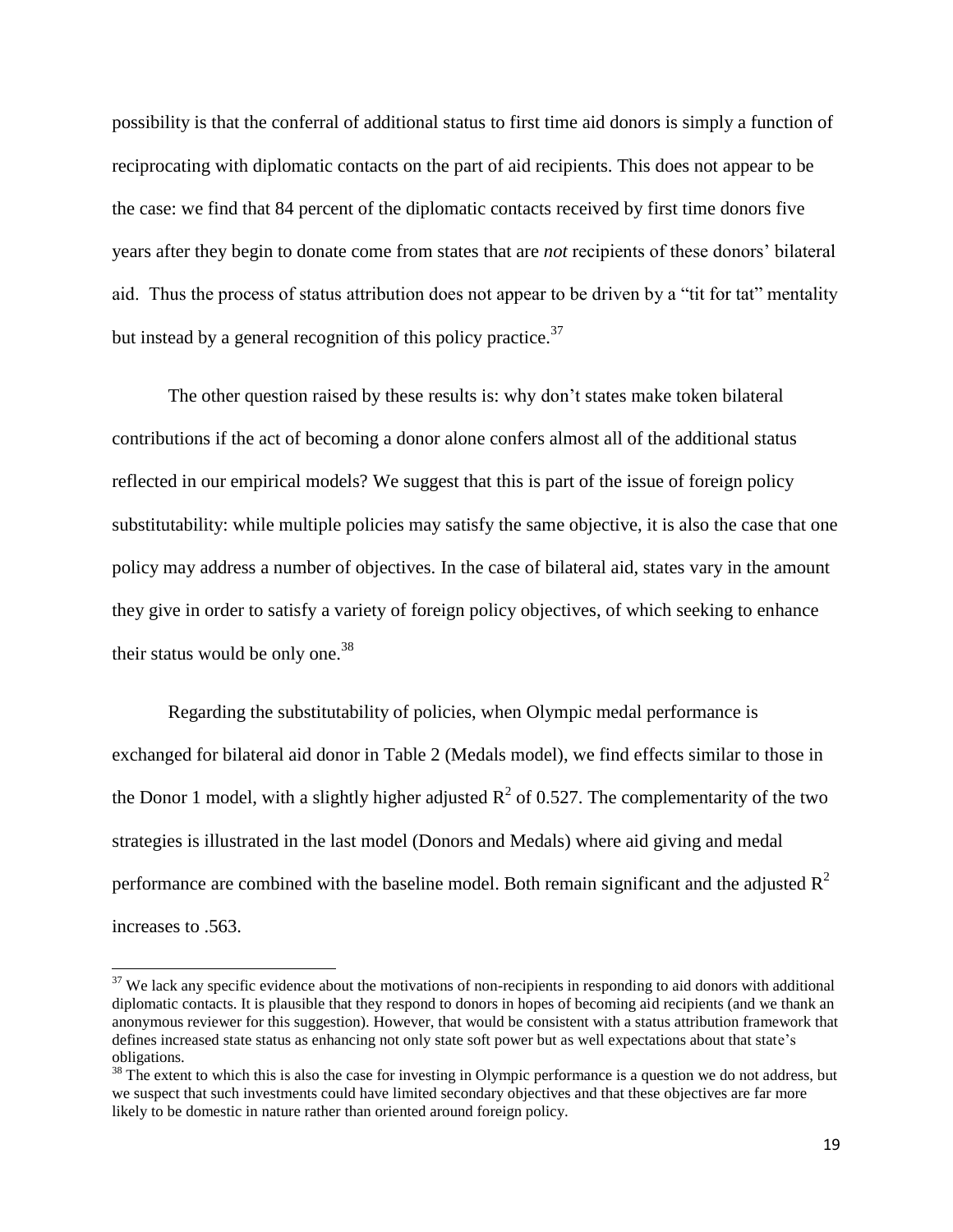These findings provide some significant evidence that the two policies are substitutable and complementary. The simple provision of aid, controlling for other variables in the model, creates a five percent increase in the ratio of actual diplomatic contacts to potential diplomatic contacts received by a state. In 1975, this level of increase would mean the addition of approximately seven new ambassadors; in 2000, the increase would be approximately nine new ambassadors.

The results for Olympic medal performance indicate that a state increasing its medal count by one percent of the total medals available would result in a 1.4 percent increase in status. The average number of total medals across all of the Olympiads during our time frame is approximately 762 medals, ranging from a low of 600 to a high of 907. Thus, if a state were to increase its medal performance by an average of 7.6 medals, this would then result in the addition of approximately two new ambassadors in 1975 and approximately 2.5 new ambassadors in 2010. All other things being equal, in order to have the same effect on status attribution in 2010 with Olympic performance as with becoming a bilateral donor in 2005, a state would have to generate 26.5 medals in the 2008 Olympic Summer Games.

#### --Table 3 about here--

At first glance it appears that "going for the gold" creates less of an impact on status attribution than resource transference. Given that only eleven states have attained more than 26.5 medals since the end of the Cold War,<sup>39</sup> and only four<sup>40</sup> of those states were added to that group since the 1992 Olympiad (Table 3), such an outcome is highly unlikely today for all but a small

 $39$  In the last summer Olympiad before the end of the Cold War (1988) only seven states won more than 26 medals, but on a smaller base of total medals available.

<sup>&</sup>lt;sup>40</sup> Of those four only one—Ukraine—had not been a major medal winner historically. For instance, the UK ranked 8<sup>th</sup> in medals, while Japan and Italy were in the top 15 in the 1988 Olympics, the last one to be held before the end of the Cold War.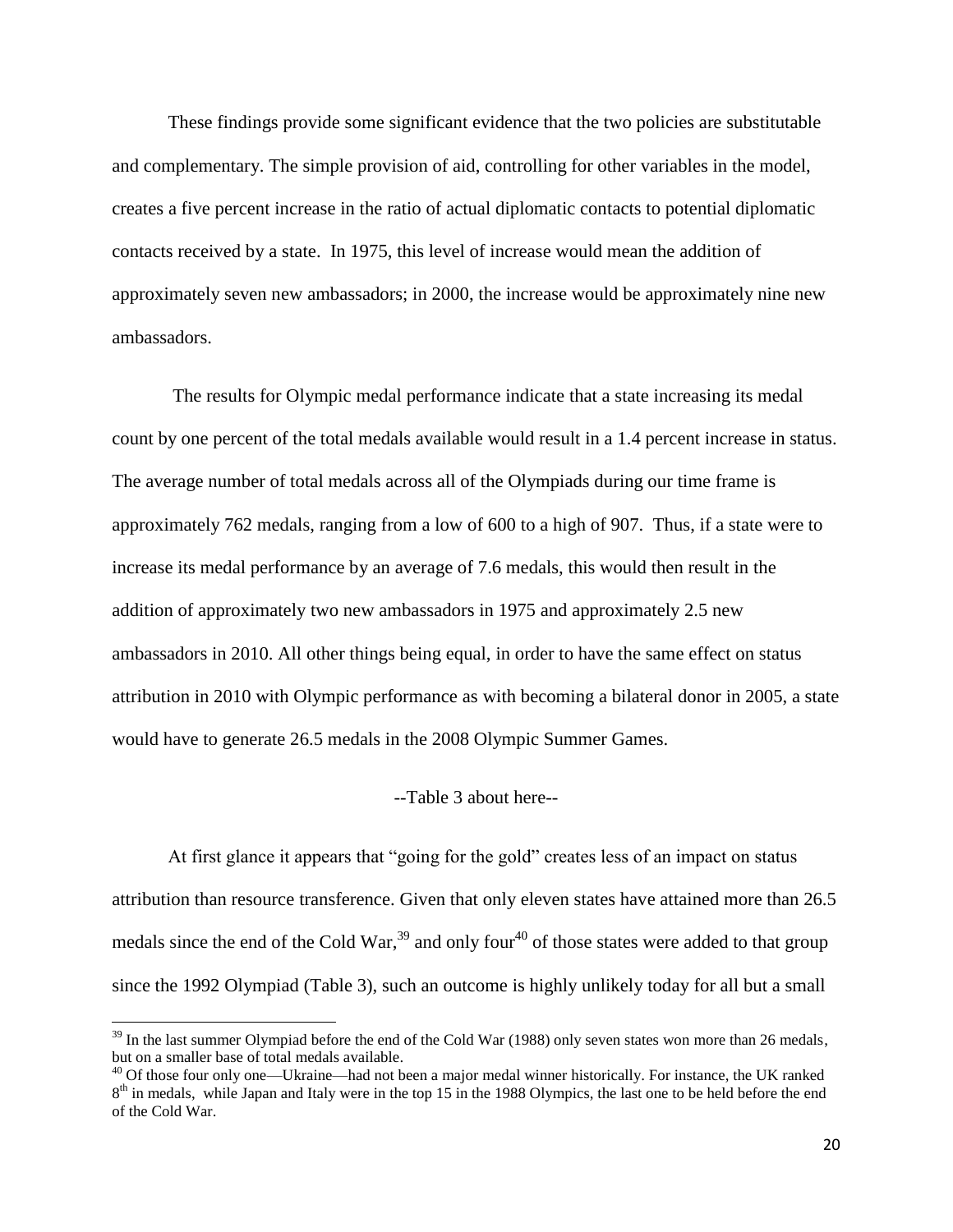handful of states.<sup>41</sup> As the choice of becoming an aid donor appears to be far less difficult than winning 27 medals, the policy of becoming an aid donor is both substitutable for investing in Olympic performance and may be an easier strategy for generating substantial additional status.

Yet, there are two reasons why we are hesitant to indicate that going for the gold is less effective than the policy of resource transference. First, Rhamey and Early (2013) cover the entire Cold War era while data on foreign aid restricts us to start our analysis in 1975.<sup>42</sup> Thus, we cannot include in our analysis a significant part of an era of strong competition and conflict, representing a period where social contestation over status was quite severe. This is precisely the condition under which social creativity strategies may be particularly salient (Larson and Shevchenko 2010), and a strategy of social creativity (Olympic success) could be more productive than social mobilization strategies.<sup>43</sup> To the extent that the Cold War epitomized strong competition between East and West—including through the Olympic games—competing over medals undeniably reflected an important arena of status competition free of the risks associated with other types of competition. This caveat to our findings should not be taken lightly; it suggests that the relative value of substitutable status enhancement policies are likely impacted by the degree of polarization and perhaps as well by balance of power considerations in global politics (for a similar assessment regarding major powers, see Wohlforth 2009).<sup>44</sup>

 $41$  This interpretation uses average values. If using the actual numbers for 2010, a state would need to earn 9 additional medals to obtain 2.5 additional ambassadors (the base number of total medals for the 2008 Summer Olympics was 907), meaning that the actual medal differential necessary to match aid provision would be 31.4 medals, a feat that has only been accomplished by states that are either global powers or regional powers and already endowed with substantial status attribution.

 $42$  There are additional research design differences between the two studies, made necessary by the requirement of comparing two policies in our study with different time frames, and to a dependent variable that is measured at fiveyear intervals.

<sup>&</sup>lt;sup>43</sup> This would be the case since social mobilization strategies such as resource transfers depend on broadly uncontested norms and the early Cold War era is replete with contestation over most norms.

<sup>&</sup>lt;sup>44</sup> SIT theorist suggest similar dynamics when they argue that the legitimacy of the status hierarchy impacts on the choice of status seeking strategies and, presumably, their success (Larson and Shevchenko 2010b).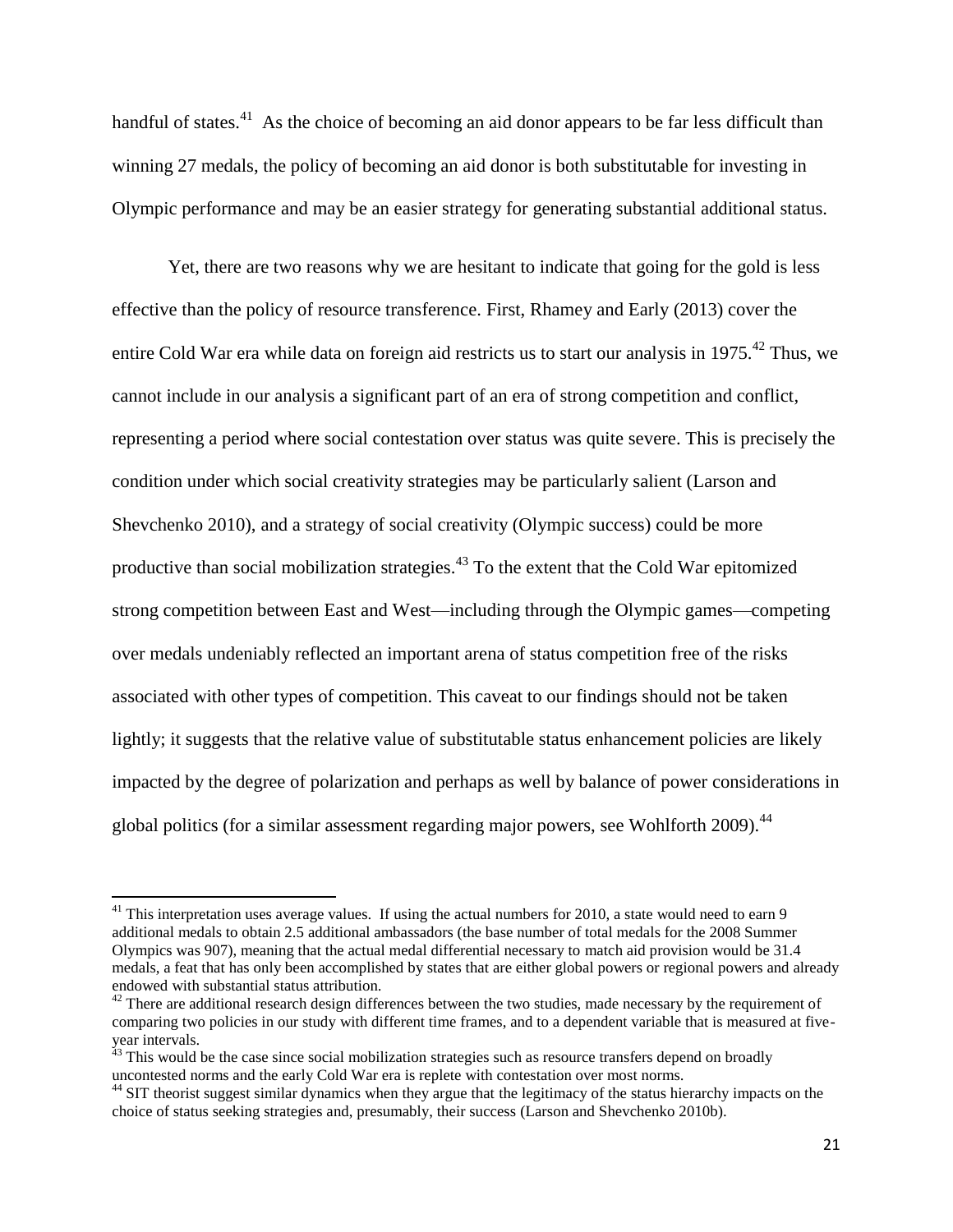Second, going for the gold may yield less status than resource transference but it may also be less of a financial burden for states. Ideally, we should assess the cost trade-offs between these approaches to status seeking, as rational policy makers would. Unfortunately, as we had noted earlier, estimating the actual costs of state support for Olympic performance is exceedingly difficult.<sup>45</sup> Apart from transparency issues, it is extremely problematic to assess the costs of numerous sub-strategies—and with varying price tags—for increasing medal counts. For instance, the costs of competing in table tennis are substantially different than competing in soccer, yet they are equally reflected in a state's total medal count;<sup>46</sup> states can reduce their Olympic costs by specializing in less expensive sports.

Given these problems in estimating costs, we can only report a worst case scenario for the Olympic cost option, based on estimated costs for major powers, regional powers, and relatively wealthy democratic states, and competing in events that require extensive investments. Yet, even using the worst case, "going for the gold" appears to be less expensive  $47$  for states than engaging in resource transfers, and thus off-setting some of the status attribution advantages of bilateral aid provision as a status enhancement strategy. How much less expensive is difficult to estimate since foreign aid is also utilized for a variety of policy objectives in addition to seeking status. It is plausible that if we could create a proportional distribution of the costs for multiple objectives, we would find that foreign aid provision for obtaining more status may not be as expensive for

<sup>&</sup>lt;sup>45</sup> While some problems involving indirect costs exist with resource transference policies as well, including the development of delivery mechanisms, they are less expensive if aid distribution is primarily for its normative and symbolic value.

 $46$  It is of course quite plausible that winning a soccer medal generates more status than winning a medal in table tennis, but that is not the focus of the research here.

 $47$  Using publicly available data (e.g. Hefferman 2012) on investments in Olympic competition by states that disclose these amounts, we estimate the approximate cost of an additional medal to be between \$8 million to \$9 million and the annualized costs of an additional ambassador via the Olympic medal route would be roughly \$8 million. The median amount of aid issued by states is approximately \$762.5 million annually; for first time aid donors, the median amount is about \$6 million annually. Thus, adjusting the bilateral aid costs to account for the time frame in which we see the impact of foreign aid results in an estimate of \$3.5 million to \$544.5 million.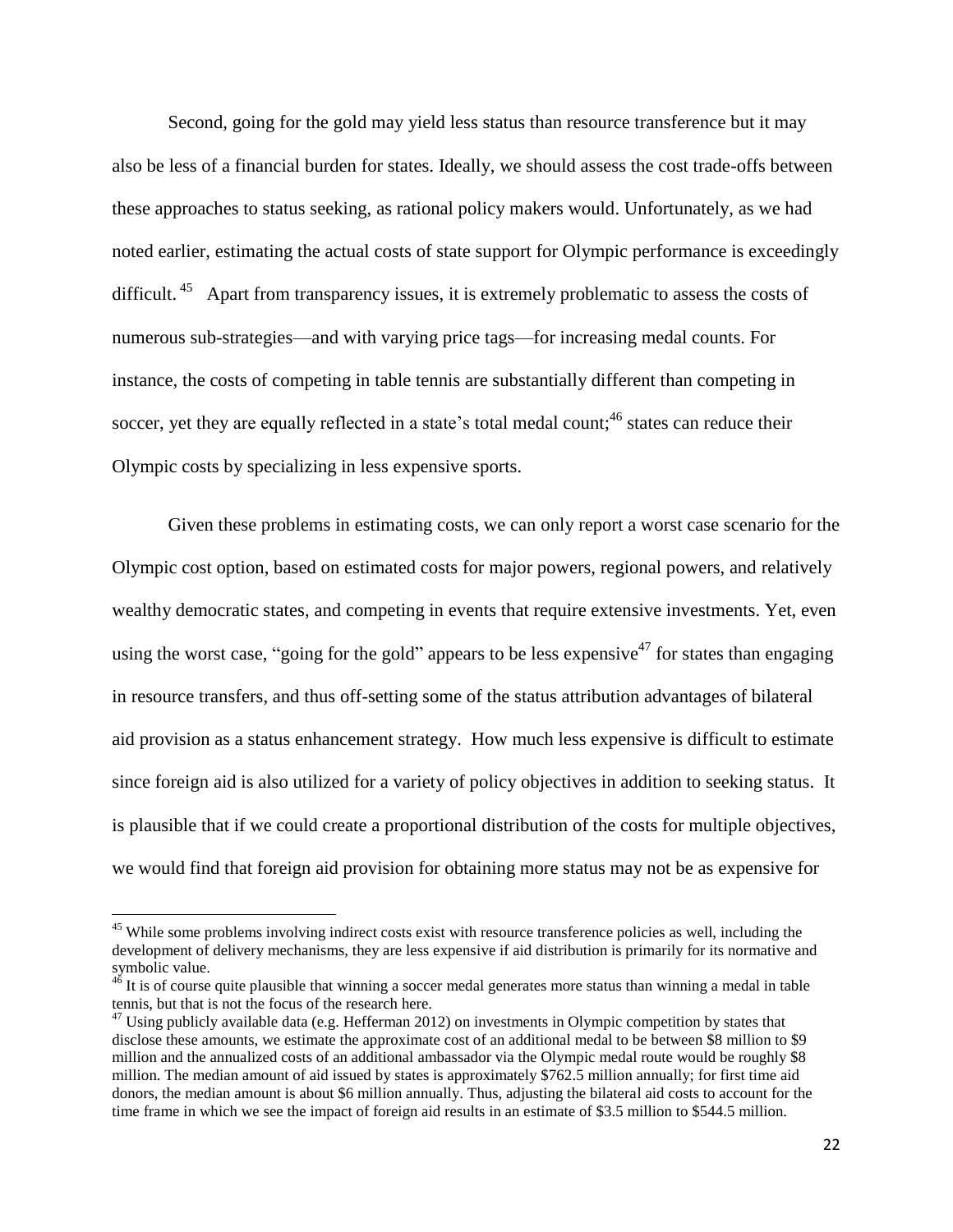states<sup>48</sup> when costs for other objectives are removed from the calculation. Additionally, simply becoming an aid donor is a strategy far more available to states than the overall spending numbers indicate. As Table 1 illustrates, no fewer than thirteen new aid donors crossed the threshold of resource transference by spending about \$5 million or less annually. These low costs may have been possible because the policy intent was more restricted by these states than for states spending substantially larger sums. According to our calculations, Brazil's substantial investment in its athletes for the 2008 Olympics generated less status for itself than becoming an aid donor in 2005 for less than \$4 million. Yet, since the two policy options are complementary, Brazil was able to pursue both policies.

We note as well that the outcomes of both policies appear to be "sticky" and path dependent. On the Olympics side, of the 35 top medal states in 2012, there was only one new entrant (South Africa) from 2008 in this group. While there is some variation in relative medal success from one Olympics to the other,  $49$  the ranks of the successful appear to be fairly consistent over time, unless countries experience substantial and at times traumatic changes within their political systems. It is easier to become an aid donor. Yet, once states cross the threshold of becoming an aid donor, continuing to increase status with additional aid enhancements may have limited additional impact on their status attribution.

#### **Conclusions**

 $\overline{a}$ 

Our analysis and the caveats raised around our results suggest several conclusions. First, Olympic competition (a social creativity based status enhancement strategy) and resource

<sup>&</sup>lt;sup>48</sup> Although not necessarily unrelated to states' wealth or the size of their economies: the contested norm of providing resources transfers consistent with some fixed percentage of a state's economy—far from strictly observed in practice—places some limits on the ability of states to make only token bilateral commitments.

<sup>&</sup>lt;sup>49</sup> The single biggest jump in medals typically occurs when a state also hosts the Olympics(China in 2008 and the UK in 2012).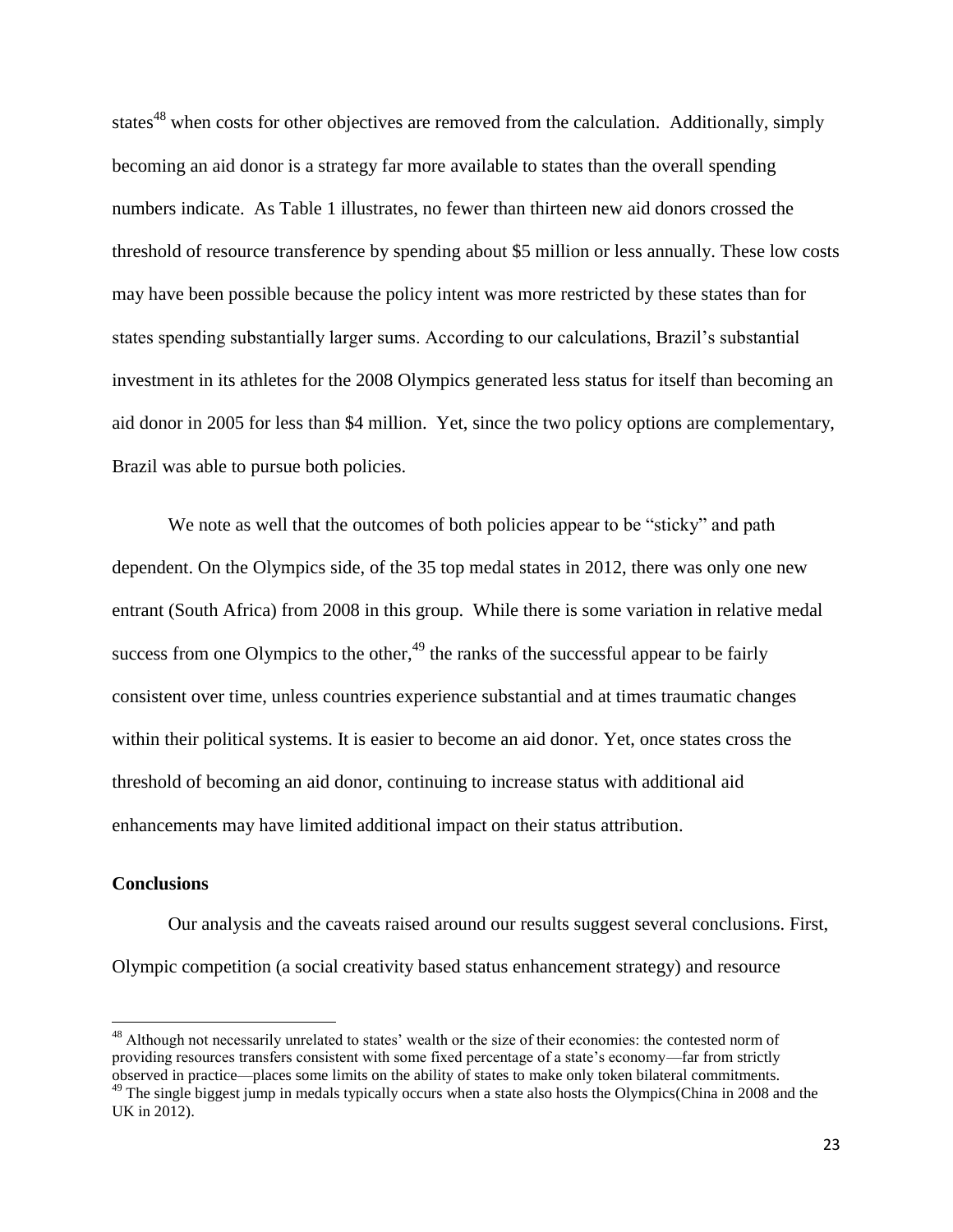transfers through bilateral aid commitments (a social mobility based status enhancement strategy) involve foreign policies that produce significant additional status attribution for states, and appear to constitute substitutable policy options, albeit with some trade-offs. Becoming an aid donor can generate substantially more status and is more readily within the reach of policy makers than the extra medals required in Olympics competition to reach an equivalent impact. However, it appears that the costs of bilateral commitments may be significantly more expensive than the hunt for Olympic medals. A second trade-off involves risk: while less expensive, the quest for Olympic success is dependent not only on investment but actual outcomes in competition between athletes of various states, while bilateral aid provision is not dependent on the provision of aid by other states.

Second, these policy alternatives are clearly not mutually exclusive strategies, and as our analysis illustrates, they provide cumulative and complementary rather than contending effects on states' status rankings, and in fact a number of states appear to engage in both<sup>50</sup> policies. Policy makers could choose between the two strategies, but could also use both policy options to pursue status-based considerations.

Third, while we note statistically and substantively significant effects from both strategies, it is also clear that there is much path dependence in these patterns, both in terms of status attribution, and in the policies of promoting Olympic success and resource transfers. <sup>51</sup> While both policies have an effect on the baseline model, changes in status attribution are typically modest in the short run, and engineering substantial, large scale changes appears to be a

 $50$  For instance, twenty two of the forty states that won five or more medals in the 2008 Olympics were also bilateral aid donors.

<sup>&</sup>lt;sup>51</sup> We have not focused here on the domestic politics and the consequent constraints associated with becoming and remaining an aid donor, particularly in democratic political systems. For the complexity of public support for aid among donor states, see Bauhr, Charron, and Nasiritousi 2013.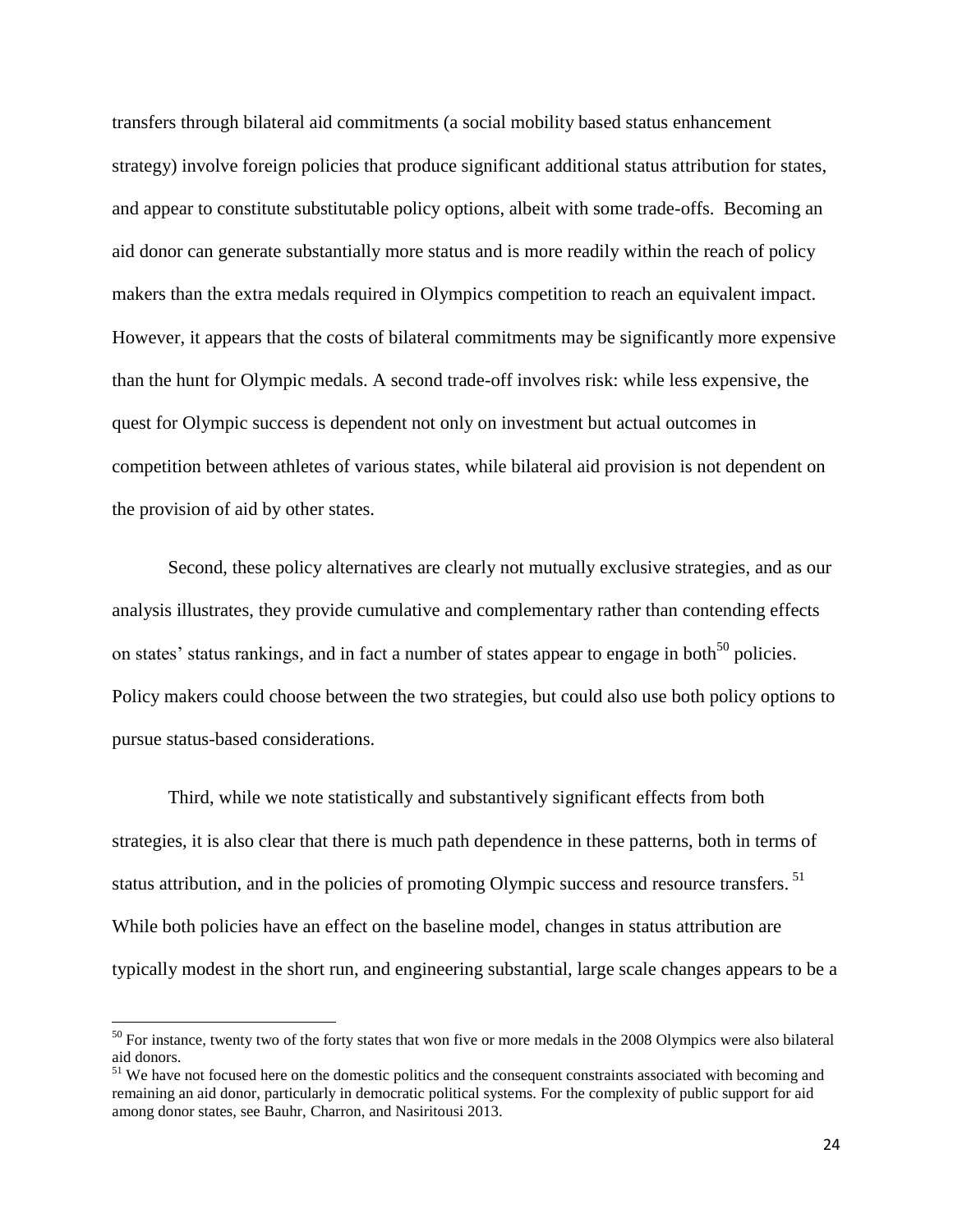difficult task for policy makers. Thus, a strategy using multiple policies that are complementary is likely to produce greater effects on status attribution and may be a preferable alternative for policy makers wishing to enhance more than incrementally their status rankings in international politics.

Finally, we suggest a salient point for future research on status attribution. Both this work and Rhamey and Early's (2013) findings constitute strong starting points for systematic analyses of status seeking and status attribution. Yet, there are a variety of other social mobility and social creativity strategies that states can and do pursue to enhance or maintain the status that is attributed to them by the community of states. These range from acceding to a variety of norms (such as conformance with human rights practices or norms regarding the use and manufacture of chemical weapons) to social creativity strategies such as taking leadership positions on global warming and climate change. More theoretical work and empirical testing is needed to lay out the conditions under which various status seeking strategies may be impacted by changing international and domestic circumstances, and as well the effects that additional substitutable and complementary policies may have on status attribution. There is far more to be explained, and that will be the focus of our future endeavors.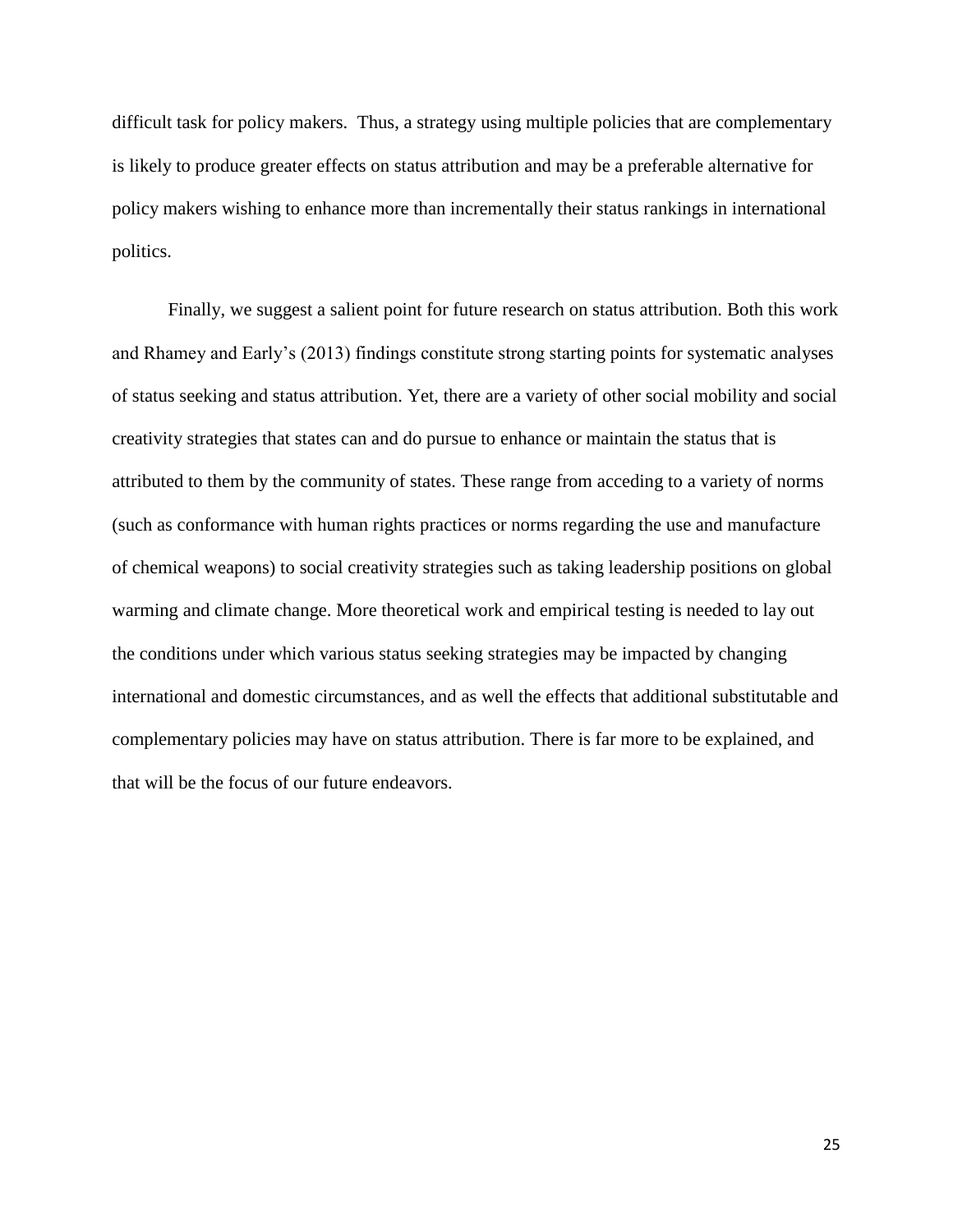# **References**

Anderson, Richard. 2012. "Olympic Success: How Much Does a Gold Medal Cost?" *BBC News* August 6. Accessed 9/6/13: [http://www.bbc.co.uk/news/business-19144983.](http://www.bbc.co.uk/news/business-19144983)

Bauhr, Monica, Nicholas Charron, and Naghmeh Nasiritousi. 2013. "Does Corruption Cause Aid Fatigue? Public Opinion and the Aid-Corruption Paradox." *International Studies Quarterly* 57:568-579.

Brodie, Ian. 1996. "The Market for Political Status." *Comparative Politics* 28: 253-271.

Bueno de Mesquita, Bruce and Alastair Smith. 2007. "Foreign Aid and Policy Concessions." *Journal of Conflict Resolution* 51: 251-284.

Bueno de Mesquita, Bruce, and Alastair Smith. 2009. "A Political Economy of Aid." *International Organization* 63: 309-340.

Burns, John F. and Sandy Macaskill. 2012. "Home Team Comes Through in London." *New York Times*, accessed 9/17/13, [http://www.nytimes.com/2012/08/14/sports/olympics/british](http://www.nytimes.com/2012/08/14/sports/olympics/british-olympic-athletes-spurred-by-home-fields-and-subsidies.html?pagewanted=all)[olympic-athletes-spurred-by-home-fields-and-subsidies.html?pagewanted=all](http://www.nytimes.com/2012/08/14/sports/olympics/british-olympic-athletes-spurred-by-home-fields-and-subsidies.html?pagewanted=all)

Burnside, Craig, and David Dollar. 2000. "Aid, policies, and growth." *American Economic Review*: 847-868.

"Cancún Summit: Rich countries accused over £30bn climate aid promise." 2010. *The Guardian*, (December 6), Accessed 8/29/13,

<http://www.theguardian.com/environment/2010/dec/07/cancun-summit-climate-aid-row>

Collier, Paul, and Anke Hoeffler. 2004. "Aid, Policy and Growth in Post-Conflict Societies." *European Economic Review* 48: 1125-1145.

Connor. James. 2012. "What Price Gold? Tallying Up Olympic Success." Crikey, accessed 9/15/13, [http://www.crikey.com.au/2012/07/26/what-price-gold-tallying-up-olympic-success/.](http://www.crikey.com.au/2012/07/26/what-price-gold-tallying-up-olympic-success/)

Dafoe, Allan, Jonathan Renshon, and Paul Huth. 2013. "Reputation and Status as Motives for War." (forthoming).

Dreher, Axel, Peter Nunnenkamp, and Rainer Thiele. "Does U.S. Aid Buy UN General Assembly Votes? A Disaggregated Analysis." *Public Choice* 136.1-2 (2008): 139-164.

East, Maurice A. 1972. "Status Discrepancy and Violence in the International System: An Empirical Analysis." In James Rosenau, Vince Davis, and Maurice A. East (Eds). *The Analysis of International Politics*, pps. 299-319. New York: The Free Press.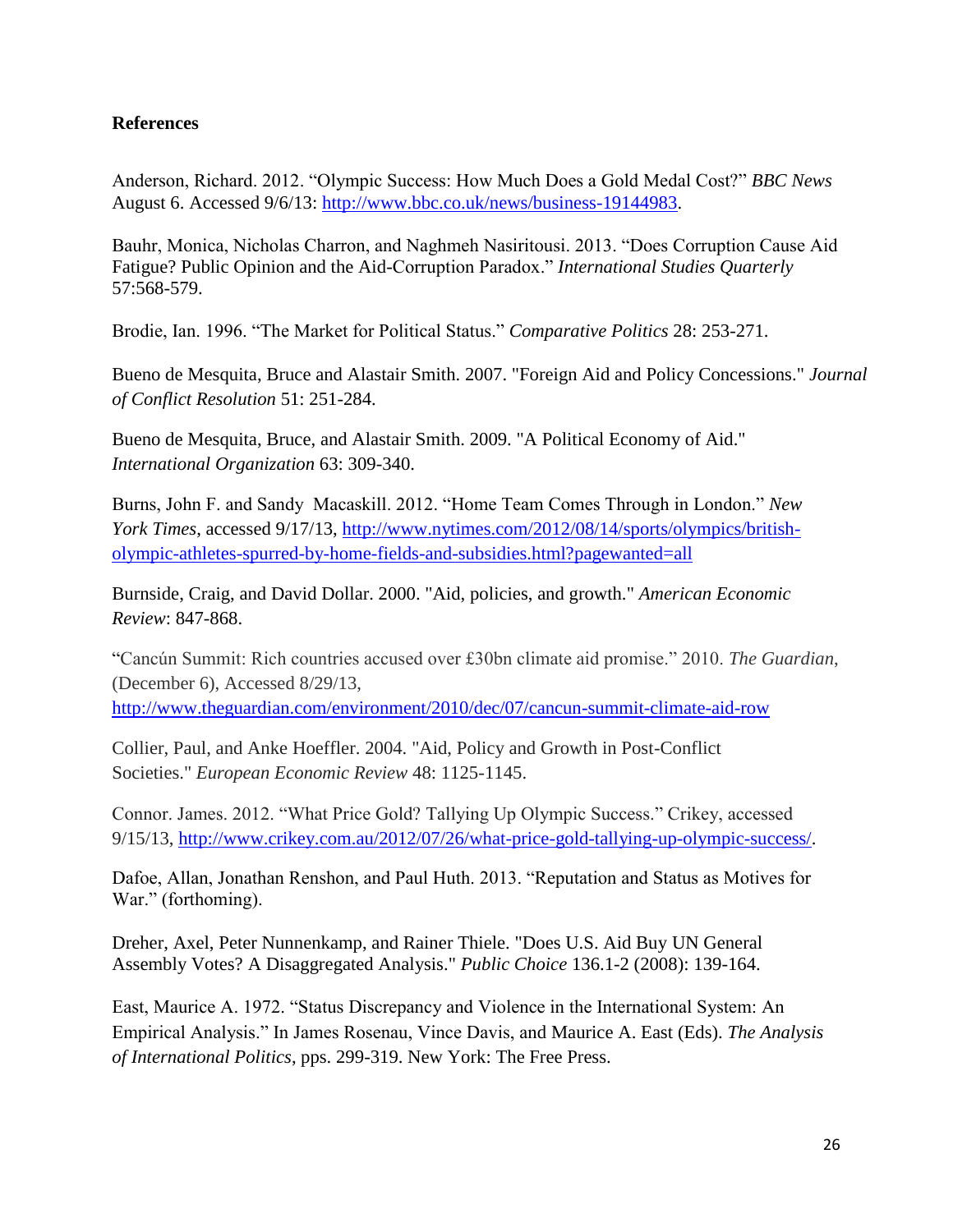Eimer, David. 2008. "China's Children Strain for Olympic Medals." *The Telegraph* April 27. Accessed 8/13/13, [http://www.telegraph.co.uk/sport/olympics/2298589/Chinas-children-strain](http://www.telegraph.co.uk/sport/olympics/2298589/Chinas-children-strain-for-Olympic-medals.html)[for-Olympic-medals.html.](http://www.telegraph.co.uk/sport/olympics/2298589/Chinas-children-strain-for-Olympic-medals.html)

Galtung, Johan. 1964. "A structural theory of aggression." *Journal of Peace Research,* 1: 95-119.

Heffernan, Margaret. 2012. "What's the cost of a gold medal?" *CBS Moneywatch*. Accessed 8/15/13, [http://www.cbsnews.com/8301-500395\\_162-57487874/whats-the-cost-of-a-gold-medal/](http://www.cbsnews.com/8301-500395_162-57487874/whats-the-cost-of-a-gold-medal/)

Hogan, Kieran, and Kevin Norton. 2000. "The 'price'of Olympic gold." *Journal of Science and Medicine in Sport* 3.2: 203-218.

Johnston, Chris, Marc Moncreif, and Caroline Wilson. 2012. "What Price Medals?" *The Age* August 11. Accessed 9/6/13, http://www.theage.com.au/olympics/off-the-field/what-pricemedals-20120810-23zua.html

Kinne, Brandon J. 2014. "Dependent Diplomacy: Signaling, Strategy and Prestige in the Diplomatic Network." *International Studies Quarterly* 1-13.

Knack, Stephen. 2004. "Does Foreign Aid Promote Democracy?." *International Studies Quarterly* 48.1 (2004): 251-266.

Kuziemko, Ilyana, and Eric Werker. 2006. "How Much is a Seat on the Security Council Worth? Foreign Aid and Bribery at the United Nations." *Journal of Political Economy* 114: 905-930.

Lake, David. 2011. Hierarchy in International Relations. New York: Cornell University Press.

Larson, Deborah Welch, and Alexei Shevchenko. 2003. "Shortcut to greatness: The new thinking and the revolution in Soviet foreign policy." *International Organization* 57: 77-110.

Larson, Deborah Welch, and Alexei Shevchenko. 2010. "Status Seekers: Chinese and Russian Responses to U.S. Primacy," *International Security* 34:63-95.

Larson, Deborah Welch, and Alexei Shevchenko. 2010b. "Status Concerns and Multilateral Cooperation." In *International Cooperation: The Extent and Limits of Multilateralism* (eds.), I. William Zartman and Saadia Touval. Cambridge: Cambridge University Press.

Li, Nan and Christoper Weuve. 2010. *China's Aircraft Carrier Ambitions: An Update*. Naval War College: Newport, Rhode Island

Linnerooth-Bayer, Joanne, Reinhard Mechler, and Georg Pflug. 2005. "Refocusing disaster aid." *Science* 309.5737: 1044-1046.

Maoz, Zeev. 2011. *Networks of Nations: The Evolution, Structure, and Impact of International Networks, 1816-2001.* Cambridge: Cambridge University Press.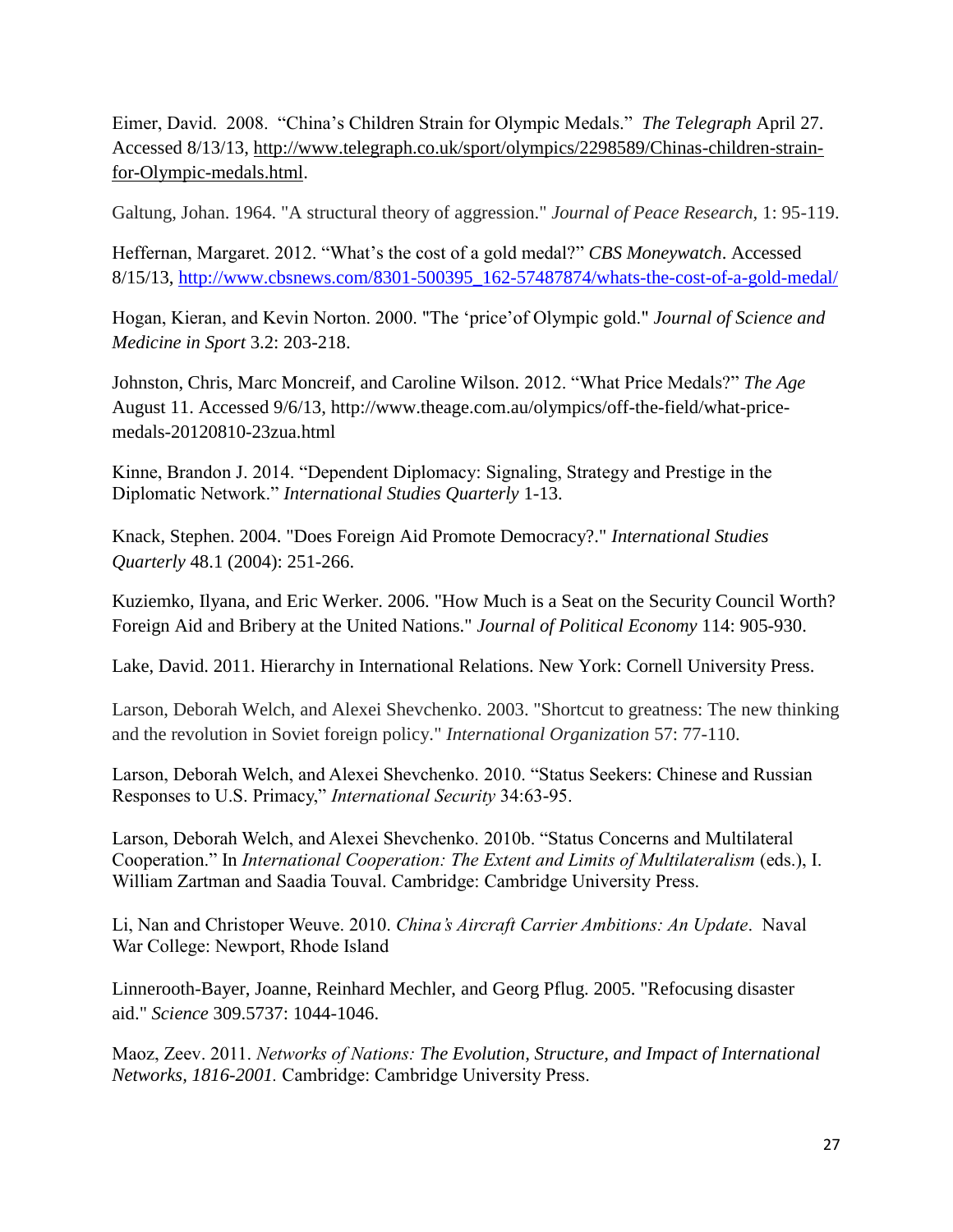Morgan, T. Clifton, and Glenn Palmer. 2000. "A Model of Foreign Policy Substitutability: Selecting the Right Tools for the Job(s)." *Journal of Conflict Resolution* 44: 11-32.

Most, Benjamin A., and Harvey Starr. 1984. "International Relations Theory, Foreign Policy Substitutability, and 'Nice Laws'." *World Politics*36: 383-406.

Nayar, Baldev Raj, and T.V. Paul. 2003. *India in the World Order: Searching for Major-Power Status*. Cambridge: Cambridge University Press.

Notte, Jason. 2012. "You won't believe what America spends to win Olympic Gold in these sports." *Investing Answers* (July 27), accessed 9/15/13, [http://www.investinganswers.com/investment-ideas/commodities-precious-metals/you-wont](http://www.investinganswers.com/investment-ideas/commodities-precious-metals/you-wont-believe-what-america-spends-win-olympic-gold-t)[believe-what-america-spends-win-olympic-gold-t](http://www.investinganswers.com/investment-ideas/commodities-precious-metals/you-wont-believe-what-america-spends-win-olympic-gold-t)

Palmer, Glenn, and Archana Bhandari. 2000. "The Investigation of Substitutability in Foreign Policy." *Journal of Conflict Resolution* 44:3-10.

Onea, Tudor A. 2013. "Between dominance and decline: status anxiety and great power rivalry." *Review of International Studies* May:1-28.

O'Neill, Barry. 2006. "Nuclear Weapons and National Prestige." *Cowles Foundation Discussion Paper,* 1560. Yale University: New Haven, Connecticut.

Organisation for Economic Cooperation and Development. 2012. *2012 DAC Report on Multilateral Aid*. Paris, France.

Organisation for Economic Cooperation and Development. 2012. *Finland: Development Assistance Committee Peer Review*. Paris, France.

Organisation for Economic Cooperation and Development. 2010. *Portugal: Development Assistance Committee Peer Review*. Paris, France.

Organisation for Economic Cooperation and Development.2011. *United States: Development Assistance Committee Peer Review*. Paris, France.

Renshon, Jonathan. 2013. "Prestige Deficits and War Initiation: Status Dissatisfaction In International Politics." (forthcoming).

Rhamey, J. Patrick, and Bryan R. Early. 2013. "Going for the Gold: Status Seeking Behavior and Olympic Performance." *International and Area Studies Review* 16(3).

Rishe, P. 2011. "How Does London's Olympics Bill Compare to Previous Games?" *Forbes SportsMoney* August 5. Accessed 8/13/13, [http://www.forbes.com/sites/sportsmoney/2011/08/05/how-does-londons-olympics-bill-compare](http://www.forbes.com/sites/sportsmoney/2011/08/05/how-does-londons-olympics-bill-compare-to-previous-games/)[to-previous-games/.](http://www.forbes.com/sites/sportsmoney/2011/08/05/how-does-londons-olympics-bill-compare-to-previous-games/)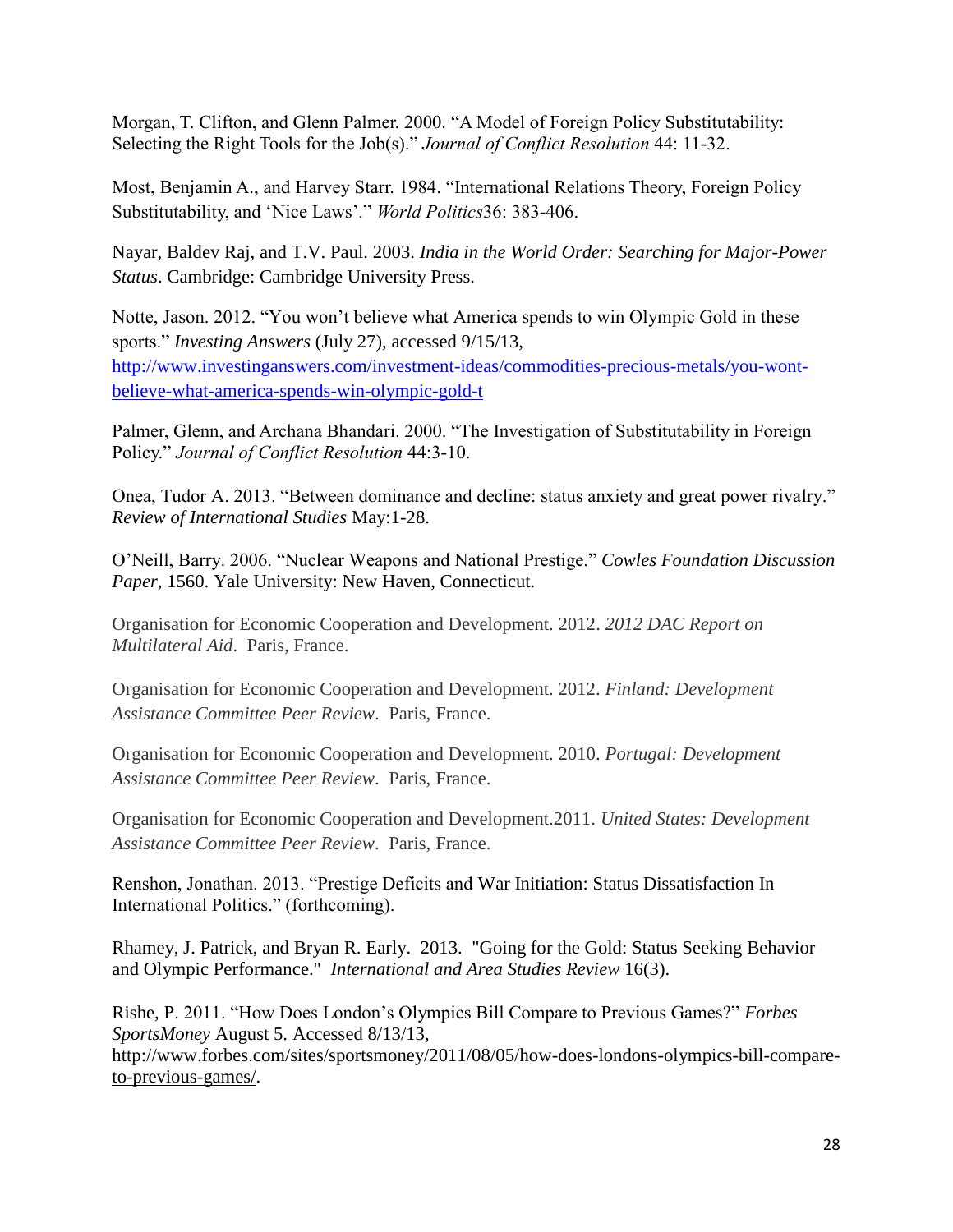Singer, J. David, and Melvin Small. 1966. "The Composition and Status Ordering of the International System: 1815-1940. *World Politics* 18:236-82.

Szent-Ivanyi, Balazs and Andras Tetenyi. 2013. "The East-Central European New Donors: Mapping Capacity Building and New Challenges." *Journal of International Relations and Development* 25:819-831.

Shadbolt, Peter. 2013. "Asian Superpowers Jostle to Join the Aircraft Carrier Club." CNN, accessed 10/04/13, [http://www.cnn.com/2013/10/02/world/asia/china-india-japan-aircraft](http://www.cnn.com/2013/10/02/world/asia/china-india-japan-aircraft-carriers/index.html)[carriers/index.html](http://www.cnn.com/2013/10/02/world/asia/china-india-japan-aircraft-carriers/index.html)

Sylvan, David, Corinne Graff and Elisabetta Pugliese. 1998. "Status and Prestige in International Relations." Presented at the Third Pan-European International Relations Conference, Vienna, Austria, September 16-19.

Tajfel, Henri, and John Turner. 1986. "The Social Identity Theory of Intergroup Behavior." In Stephen Worchel and William Austin (eds), *Psychology of Intergroup Relations*. Chicago: Nelson-Hall.

Tierney, Michael J., Daniel L. Nielson, Darren G. Hawkins, J. Timmons Roberts, Michael G. Findley, Ryan M. Powers, Bradley Parks, Sven E. Wilson, and Robert L. Hicks. 2011. ["More](http://www.aiddata.org/weceem_uploads/_ROOT/File/MoreDollarsThanSenseNovember2011.pdf) Dollars than Sense: Refining Our Knowledge of [Development](http://www.aiddata.org/weceem_uploads/_ROOT/File/MoreDollarsThanSenseNovember2011.pdf) Finance Using AidData." *World Development* 39 (11): 1891-1906.

United Nations. 1967. *Measurement of the Flow of Resources to Developing Countries – A Report on Methodological Problems by a Group of Experts appointed by the Secretary-General*. New York.

Volgy, Thomas J., and Stacey Mayhall. 1995. "Status Inconsistency and International War: Exploring the Effects of Systemic Change." *International Studies Quarterly* 39:67-84.

Volgy, Thomas J., Renato Corbetta, Keith A. Grant, and Ryan G. Baird. 2011a. *Major Powers and the Quest for Status in International Politics: Global and Regional Perspectives*. New York: Palgrave MacMillan.

Volgy, Thomas J., Jennifer L. Miller, Jacob Cramer, Megan Hauser, and Paul Bezerra. 2013. "An Exploration into Status Attribution in International Politics," *Occasional Paper Series on Political Science and Public Policy Research* (School of Government and Public Policy: University of Arizona); [http://sgpp.arizona.edu/sites/sgpp.arizona.edu/files/An%20Exploratory%20Analysis%20of%20Status%](http://sgpp.arizona.edu/sites/sgpp.arizona.edu/files/An%20Exploratory%20Analysis%20of%20Status%20Attribution_0.pdf) [20Attribution\\_0.pdf](http://sgpp.arizona.edu/sites/sgpp.arizona.edu/files/An%20Exploratory%20Analysis%20of%20Status%20Attribution_0.pdf)

Wallace, Michael D. 1971. "Power, Status, and International War." *Journal of Peace Research* 8:23-35.

Wallace, Michael D. 1973. *War and Rank Among Nations*. Boston: Lexington Books.

Wohlforth, William C. 2009. "Unipolarity, Status Competition, and Great Power War." *World*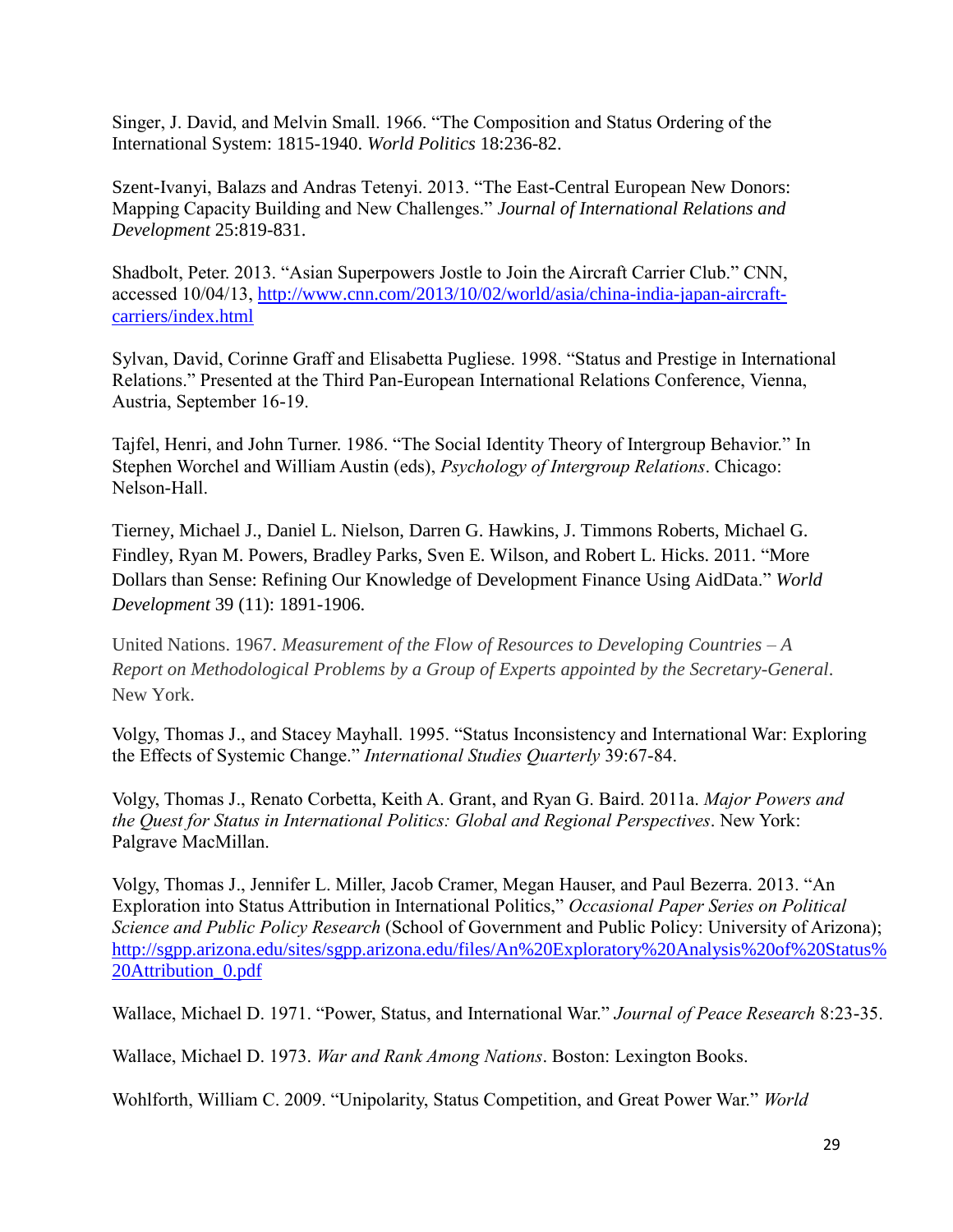*Politics* 61: 28-57.

World Council of Churches. 1958. "Christian Concerns in Economic and Social Development." *The Ecumenical Review* 11: 82-84.

Zarnowski, Frank. 1993."A look at Olympic costs." *International Journal of Olympic History* 1.2.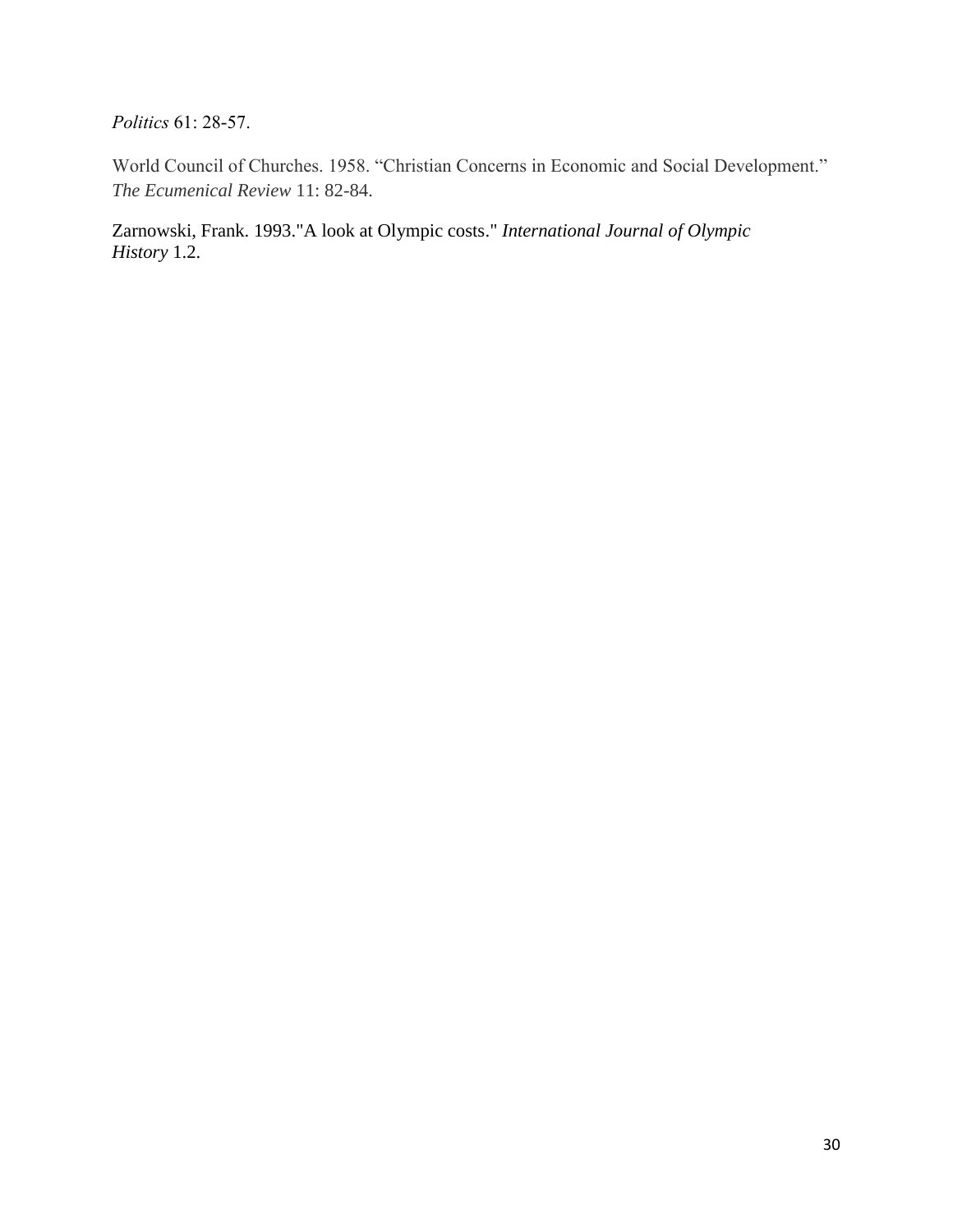| Country        | Year of First<br>Donation | Provision<br>Frequency* | Average amount of aid provided<br>in millions of US\$** |
|----------------|---------------------------|-------------------------|---------------------------------------------------------|
| Portugal       | 1983                      | 96                      | 287                                                     |
| Spain          | 1988                      | 100                     | 1,120                                                   |
| Luxembourg     | 1989                      | 50                      | 138.4                                                   |
| Iceland        | 1990                      | 81                      | 4.9                                                     |
| Taiwan         | 1991                      | 100                     | 26.1                                                    |
| Czech Republic | 1996                      | 93                      | 16.2                                                    |
| Estonia        | 2000                      | 100                     | 0.6                                                     |
| Ireland        | 2000                      | 100                     | 299                                                     |
| <b>Brazil</b>  | 2001                      | 80                      | 3.5                                                     |
| Israel***      | 2002                      | 78                      | N/A                                                     |
| Chile          | 2002                      | 100                     | 0.3                                                     |
| Greece         | 2002                      | 100                     | 190                                                     |
| Hungary        | 2003                      | 75                      | 2.7                                                     |
| Slovakia       | 2004                      | 43                      | 2.4                                                     |
| Cyprus         | 2005                      | 100                     | 2.3                                                     |
| India          | 2005                      | 100                     | 928                                                     |
| Latvia         | 2005                      | 100                     | 0.5                                                     |
| South Africa   | 2005                      | 83                      | 11.5                                                    |
| Colombia       | 2006                      | 80                      | 2.1                                                     |
| South Korea    | 2006                      | 100                     | 41.8                                                    |
| Lithuania      | 2007                      | 75                      | $\mathfrak{Z}$                                          |
| Poland***      | 2007                      | N/A                     | N/A                                                     |
| Qatar          | 2007                      | 25                      | 84.8                                                    |

**Table 1: First Time Bilateral Aid Donors, Provision Frequency, and Amount of Aid Provided, 1975-2010.**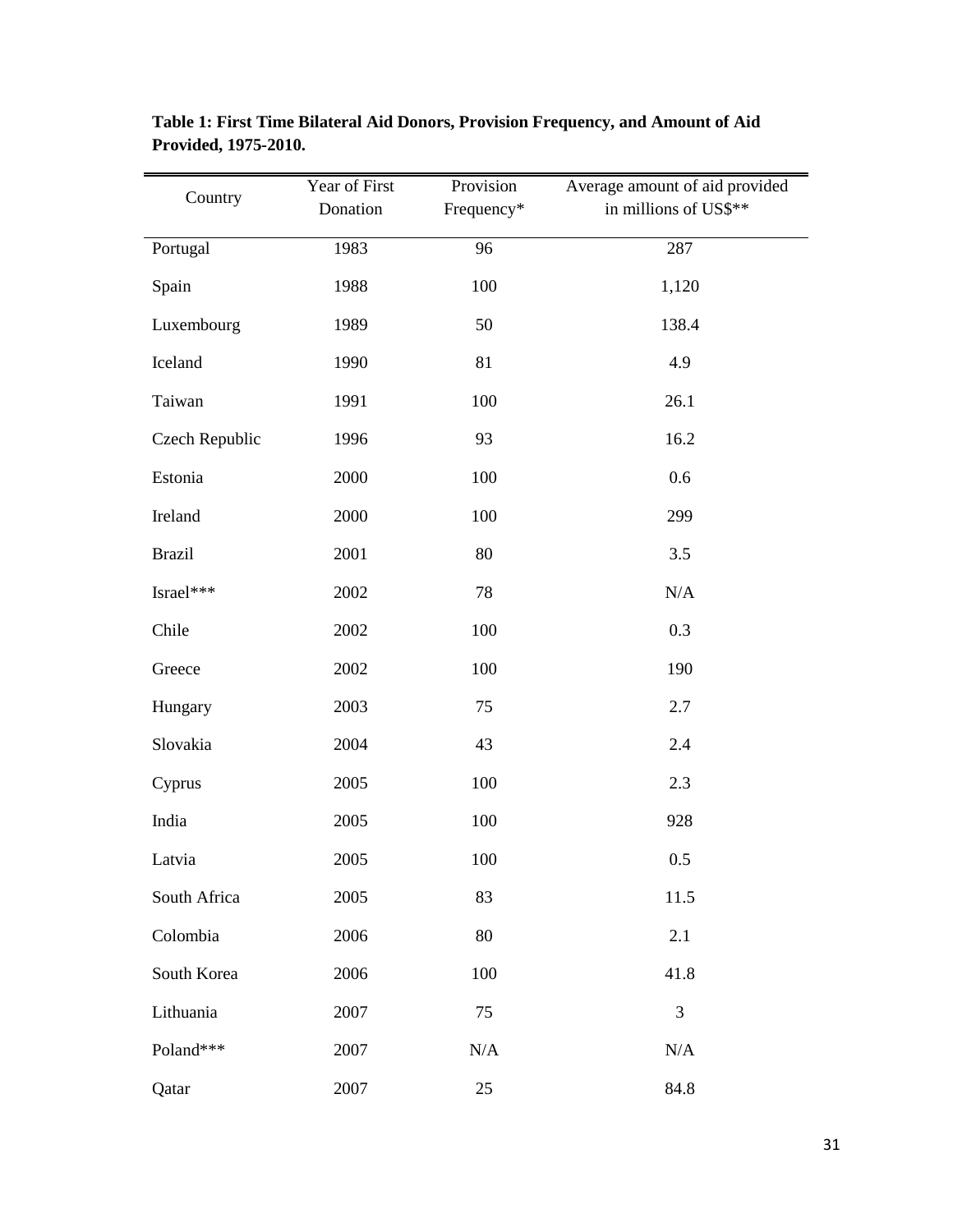| Romania  | 2007 | 75  | 1.7      |
|----------|------|-----|----------|
| Thailand | 2007 | 100 | 4.7      |
| Slovenia | 2010 | N/A | $N/A***$ |

\* Provision frequency is the percentage of time a state provides aid.

*\*\** Average amount over first five years of aid provision.

\*\*\* These countries are not in AidData 2.1. Discussions with AidData personnel indicate that in fact both countries are bilateral aid providers and have been excluded for reasons not to this analysis.

\*\*\*\*Slovenia's first year aid donation is estimated at \$3.6 million.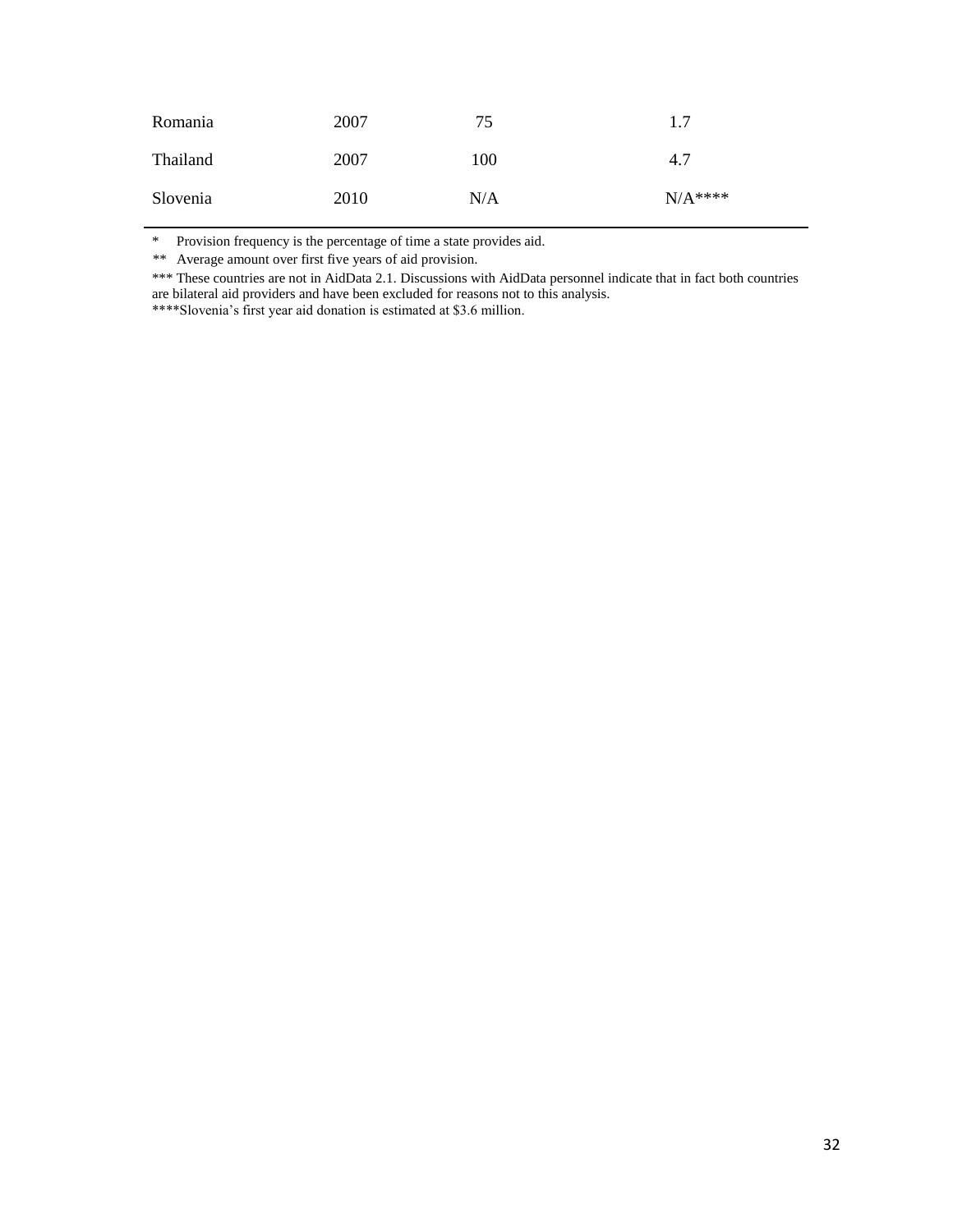| <b>Direct all the LLO vision, Olym</b> | <b>Baseline</b> | Donor 1             | Donor 2       | ne i erformance, and baads rich houdom<br>Donor 3 | Medals                | Donors &                |
|----------------------------------------|-----------------|---------------------|---------------|---------------------------------------------------|-----------------------|-------------------------|
| Provided Bilateral Aid <sub>t-5</sub>  |                 | 0.0543              | $0.0562$ **   | 0.0541                                            |                       | Medals<br>$0.0527$ **   |
|                                        |                 | (0.0184)            | (0.0171)      | (0.0183)                                          |                       | (0.0183)                |
|                                        |                 |                     |               |                                                   |                       |                         |
| Aid/GDP Ratio <sub>t-5</sub>           |                 |                     | $-1.293$      |                                                   |                       |                         |
|                                        |                 |                     | (1.483)       |                                                   |                       |                         |
| Aid Performance <sub>t-5</sub>         |                 |                     |               | $-0.0399$                                         |                       |                         |
|                                        |                 |                     |               | (0.142)                                           |                       |                         |
|                                        |                 |                     |               |                                                   |                       |                         |
| Total Medal Performance <sub>t-5</sub> |                 |                     |               |                                                   | $0.0149***$           | $0.0144***$             |
|                                        |                 |                     |               |                                                   | (0.00403)             | (0.00379)               |
| $GDP_{t-5}$                            | $5.19e-05***$   | $5.10e-05***$       | $5.12e-05***$ | $5.11e-05***$                                     | $6.01e-05***$         | $5.81e-05***$           |
|                                        | $(1.32e-05)$    | $(1.27e-05)$        | $(1.28e-05)$  | $(1.25e-05)$                                      | $(1.13e-05)$          | $(1.08e-05)$            |
|                                        |                 |                     |               |                                                   |                       |                         |
| Military Performance <sub>t-5</sub>    | $0.459*$        | $0.446*$<br>(0.174) | $0.447*$      | 0.445                                             | $0.683***$<br>(0.139) | $0.655***$              |
|                                        | (0.186)         |                     | (0.174)       | (0.173)                                           |                       | (0.126)                 |
| Population $_{t-5}$                    | $3.63e-10***$   | $3.58e-10***$       | $3.57e-10***$ | $3.60e-10***$                                     | $2.70e-10***$         | $2.71e-10***$           |
|                                        | $(8.03e-11)$    | $(9.35e-11)$        | $(9.33e-11)$  | $(9.52e-11)$                                      | $(5.40e-11)$          | $(6.08e-11)$            |
|                                        | $0.0490***$     | $0.0464***$         | $0.0462***$   | $0.0464***$                                       | $0.0483***$           | $0.0459***$             |
| Cold War                               | (0.00408)       | (0.00428)           | (0.00430)     | (0.00429)                                         | (0.00407)             | (0.00427)               |
|                                        |                 |                     |               |                                                   |                       |                         |
| Time Counter                           | $0.0147***$     | $0.0133***$         | $0.0132***$   | $0.0133***$                                       | $0.0144^{***}\,$      | $0.0131^{\ast\ast\ast}$ |
|                                        | (0.00142)       | (0.00139)           | (0.00137)     | (0.00140)                                         | (0.00140)             | (0.00138)               |
| Europe*                                | $0.123***$      | $0.107*$            | $0.107\sp{*}$ | $0.107*$                                          | $0.107***$            | $0.0921$ *              |
|                                        | (0.0437)        | (0.0417)            | (0.0417)      | (0.0417)                                          | (0.0413)              | (0.0397)                |
|                                        |                 |                     |               |                                                   |                       |                         |
| Middle East*                           | $0.135***$      | $0.128***$          | $0.130***$    | $0.128***$                                        | $0.140***$            | $0.133***$              |
|                                        | (0.0455)        | (0.0439)            | (0.0441)      | (0.0439)                                          | (0.0450)              | (0.0437)                |
| Constant                               | 0.0368          | 0.0449              | 0.0457        | 0.0450                                            | 0.0349                | 0.0426                  |
|                                        | (0.0336)        | (0.0324)            | (0.0323)      | (0.0325)                                          | (0.0330)              | (0.0320)                |
|                                        |                 |                     |               |                                                   |                       |                         |
| Observations                           | 1018            | 1018                | 1018          | 1018                                              | 1014                  | 1014                    |
| Adjusted $R^2$                         | 0.4668          | 0.5158              | 0.5153        | 0.5158                                            | 0.5265                | 0.5626                  |
| Akaike Criterion (AIC)**               | $-2896.58$      | $-2929.49$          | $-2928.96$    | $-2927.54$                                        | $-2919.78$            | $-2950.66$              |
| Bayesian Criterion (BIC)**             | $-2822.70$      | $-2850.68$          | $-2845.23$    | $-2843.80$                                        | $-2841.04$            | $-2866.99$              |

|  |  | Table 2: Bilateral Aid Provision, Olympic Performance, and Status Attribution. |  |
|--|--|--------------------------------------------------------------------------------|--|
|  |  |                                                                                |  |

Standard Errors in Parentheses<br>  ${}^{*}p < 0.05, {}^{**}p < 0.01, {}^{***}p < 0.001$ 

\* Regions that are not significant are not shown in the table.

\*\*Estimations of variable effects were initially completed using ordinary least squares. AIC and BIC values are generated using xtreg with maximum-likelihood estimation; results for variable effects using this specification are available from the authors upon request.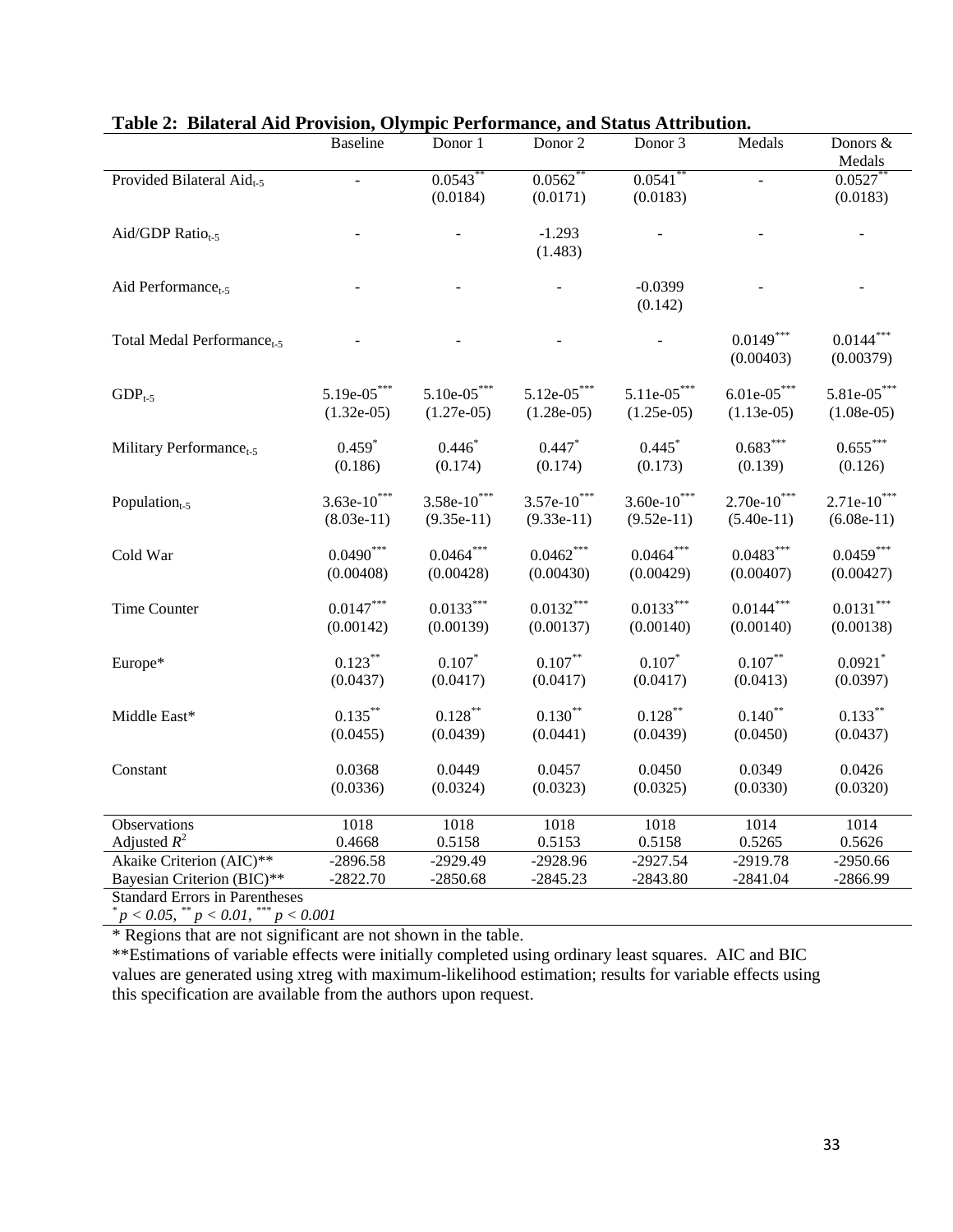| 1992      | 1996         | 2000      | Summer Olympiad<br>2004                       | 2008           | 2012      |
|-----------|--------------|-----------|-----------------------------------------------|----------------|-----------|
| Russia    | <b>US</b>    | <b>US</b> | <b>US</b>                                     | <b>US</b>      | <b>US</b> |
| <b>US</b> | Germany      | Russia    | China                                         | Russia         | China     |
| Germany   | Russia       | China     | Russia                                        | <b>UK</b>      | <b>UK</b> |
| China     | China        | Australia | Australia                                     | Germany        | Russia    |
| Cuba      | Australia    | Germany   | Japan                                         | Australia      | S. Korea  |
| Hungary   | France       | France    | Germany                                       | S. Korea       | Germany   |
| France    | <b>Italy</b> | Italy     | France                                        | Italy          | France    |
| S. Korea  | S. Korea     | Cuba      | Italy                                         | France         | Italy     |
| Australia |              | <b>UK</b> | S. Korea                                      | <b>Ukraine</b> | Australia |
|           |              | S. Korea  | <b>UK</b>                                     |                | Japan     |
|           |              |           | Cuba                                          |                |           |
|           |              |           | Total Number of States with 27 or more Medals |                |           |
| 9         | 8            | 10        | 11                                            | 9              | 10        |
|           |              |           | <b>Total Medals Available</b>                 |                |           |
| 815       | 842          | 927       | 927                                           | 958            | 962       |

## **Table 3: States with 27 or more Medals won During the Summer Olympic Games, 1992- 2012 (Source: International Olympics Committee).\***

\_\_\_\_\_\_\_\_\_\_\_\_\_\_\_\_\_\_\_\_\_\_\_\_\_\_\_\_\_\_\_\_\_\_\_\_\_\_\_\_\_\_\_\_\_\_\_\_\_\_\_\_\_\_\_\_\_\_\_\_\_\_\_\_\_\_\_\_\_\_\_\_\_\_\_\_\_\_\_\_\_\_\_\_\_ \* States are listed in order of numbers of medals won. States appearing in bold indicates that they are new to the list compared to the 1992 Olympiad.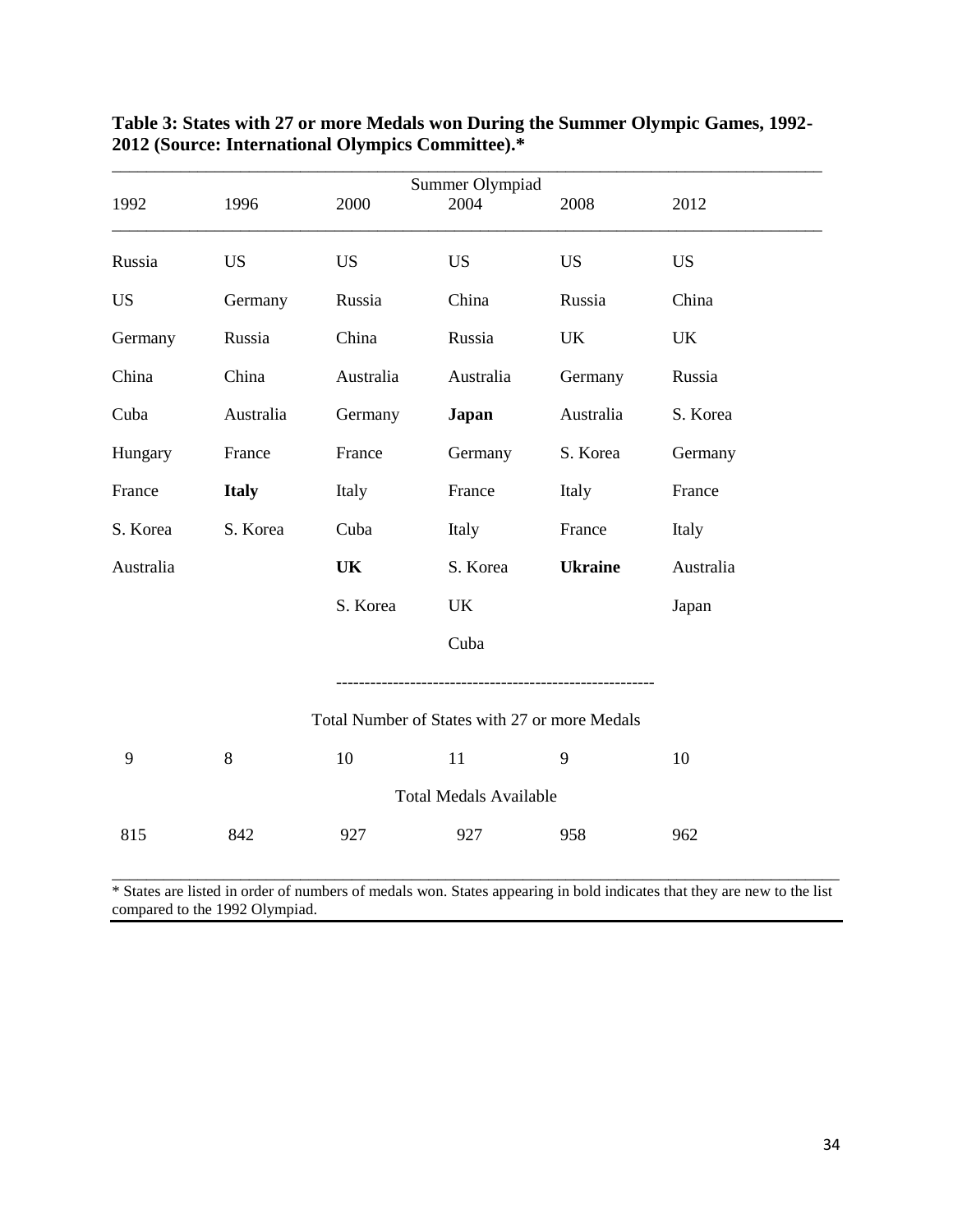| Donor          | <b>Year of First Donation</b> |
|----------------|-------------------------------|
| Australia      | Prior to 1980                 |
| Austria        | Prior to 1980                 |
| Belgium        | Prior to 1980                 |
| <b>Brazil</b>  | 2001                          |
| Canada         | Prior to 1980                 |
| Chile          | 2002                          |
| Colombia       | 2006                          |
| Cyprus         | 2005                          |
| Czech Republic | 1996                          |
| Denmark        | Prior to 1980                 |
| Estonia        | 2000                          |
| Finland        | Prior to 1980                 |
| France         | Prior to 1980                 |
| Germany        | Prior to 1980                 |
| Greece         | 2002                          |
| Hungary        | 2003                          |
| Iceland        | 1990                          |
| India          | 2005                          |
| Ireland        | 2000                          |
| Israel**       | 2002                          |
| Italy          | Prior to 1980                 |
| Japan          | Prior to 1980                 |
| South Korea    | 2006                          |
| Kuwait         | Prior to 1980                 |
| Latvia         | 2005                          |
| Liechtenstein* | 1981                          |
| Lithuania      | 2007                          |
| Luxembourg     | 1989                          |
| Monaco*        | 2006                          |
| Netherlands    | Prior to 1980                 |
| New Zealand    | Prior to 1980                 |
| Norway         | Prior to 1980                 |
| Poland***      | 2007                          |
| Portugal       | 1983                          |
| Qatar          | 2007                          |
| Romania        | 2007                          |
| Saudi Arabia   | Prior to 1980                 |

# **Appendix A: Bilateral Aid Donors, And Year of First Donation.**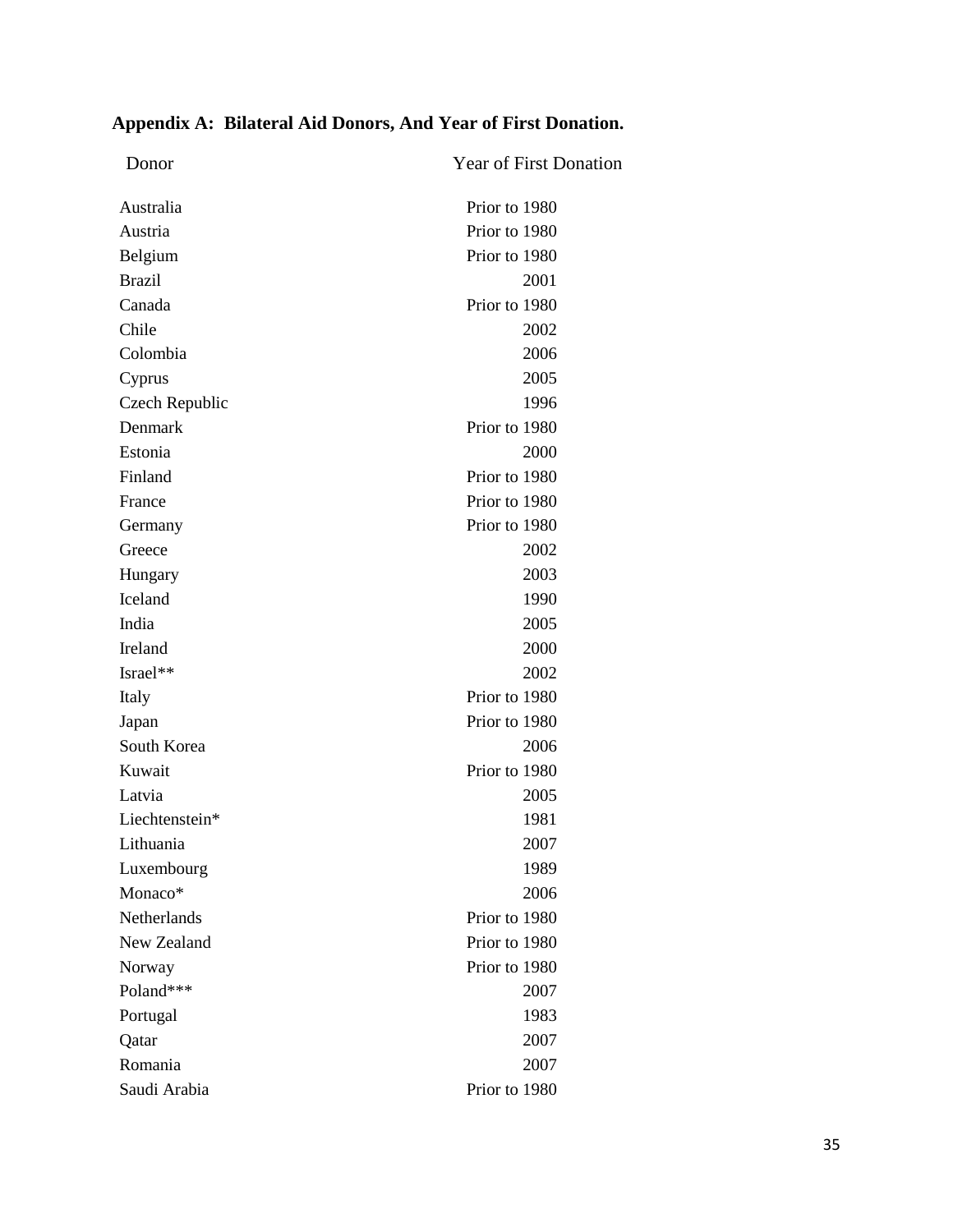| Slovak Republic             | 2004          |
|-----------------------------|---------------|
| Slovenia                    | 2010          |
| South Africa                | 2005          |
| Spain                       | 1988          |
| Sweden                      | Prior to 1980 |
| Switzerland                 | Prior to 1980 |
| Taiwan                      | 1991          |
| Thailand                    | 2007          |
| <b>United Arab Emirates</b> | Prior to 1980 |
| United Kingdom              | Prior to 1980 |
| <b>United States</b>        | Prior to 1980 |

\* As microstates, excluded from the analysis.

\*\* Managers of the AidData data base indicated in conversation with the authors that Israel's exclusion from AidData 2.1 was by mistake; the financial amounts of the commitments is absent.

\*\*\* AidData 1.9 and 2.0 lists Poland as a bilateral aid donor while it is excluded in AidData 2.1. AidData managers indicate that Poland was excluded while AidData awaits additional information from the Polish government.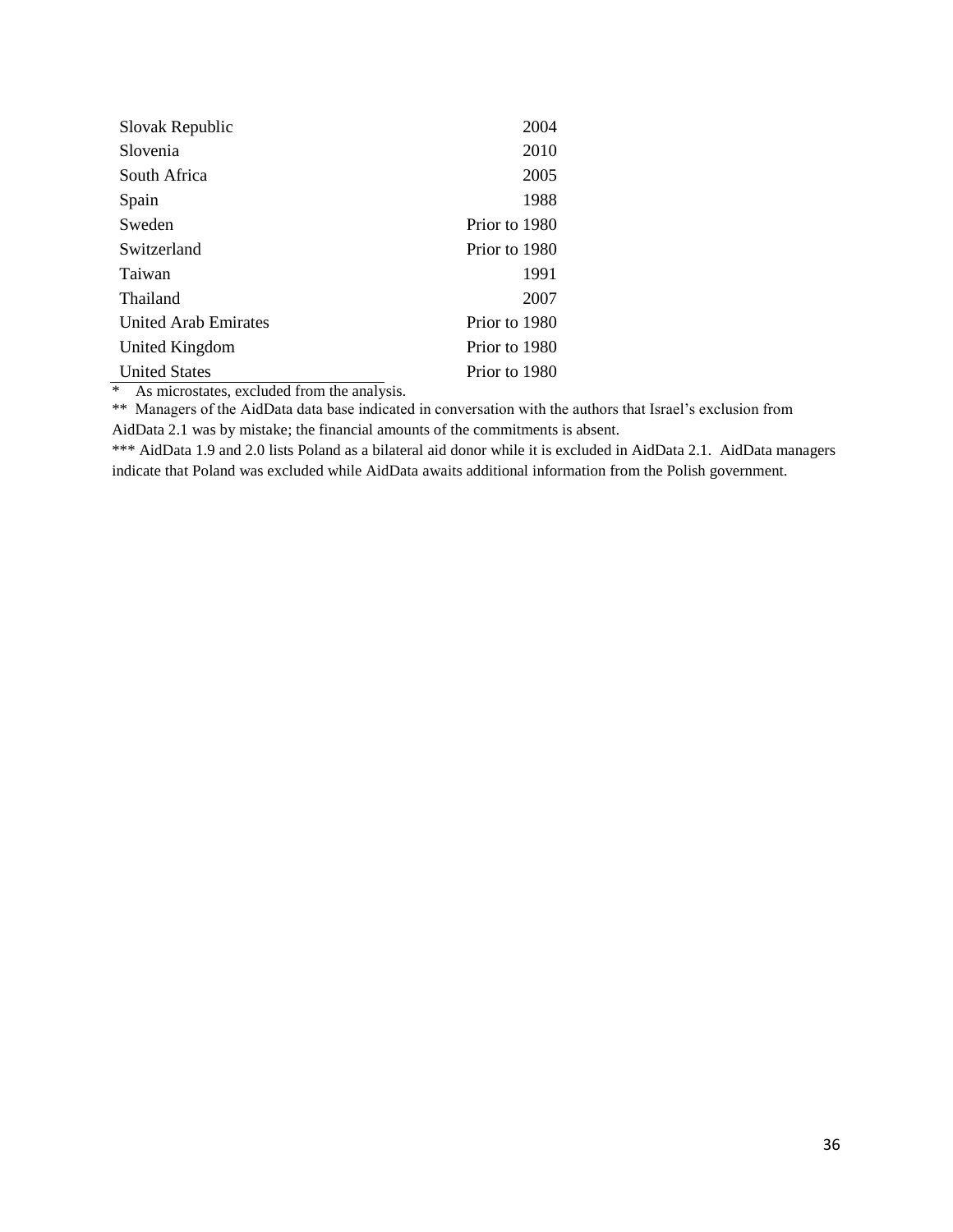# **APPENDIX B: Variable Descriptions**

| <b>Concept</b>              | Measurement                                                                                                                                                                          | <b>Source</b>                                                                                                     |
|-----------------------------|--------------------------------------------------------------------------------------------------------------------------------------------------------------------------------------|-------------------------------------------------------------------------------------------------------------------|
| <b>Status</b>               | Measured as the total number of<br>embassies a state receives / all states<br>in the system                                                                                          | COW Diplomatic contacts data and<br>DIPCON 2.0 database (see<br>http://www.u.arizona.edu/~volgy/data.html)        |
| Provided Bilateral Aid      | Dummy variable indicating whether<br>or not bilateral foreign aid was<br>committed                                                                                                   | AidData Project Research data set 2.1 see:<br>http://www.aiddata.org/content/index/Rese<br>arch/research-datasets |
| Aid/GDP ratio               | Amount of aid committed annually<br>divided by the state's GDP                                                                                                                       | Same as data on Aid and GDP                                                                                       |
| Aid Performance             | Measured as a proportion of a state's<br>GDP to total global GDP and then<br>subtracting the ratio of a state's<br>bilateral aid expenditure to global<br>bilateral expenditure      | Reconstructed from the same sources as<br>for Bilateral Aid Provision and Economic<br>Size.                       |
| <b>Medal Performance</b>    | Measured as the total number of<br>medals won in a given Summer<br>Olympics / all medals awarded in<br>said Summer Olympics                                                          | International Olympic Committee (IOC)                                                                             |
| Economic Size               | <b>GDP</b>                                                                                                                                                                           | U.S. Department of Agriculture (USDA)                                                                             |
| <b>Military Performance</b> | Measured by taking the proportion of<br>a state's GDP to total global GDP and<br>then subtracting the ratio of a state's<br>military expenditures to global<br>military expenditures | Data for 1975-1990 from ACDA; data<br>from 1990-2010 from SIPRI                                                   |
| Population                  | Population size                                                                                                                                                                      | World Bank estimates from 2010                                                                                    |
| Cold War-Era                | Measured as a dummy variable with<br>$1 = 1965 - 1990$ and $0 = 1995 - 2010$                                                                                                         |                                                                                                                   |
| Time Counter                | Time counter starting with 1 for<br>1975, 2 for 1980                                                                                                                                 |                                                                                                                   |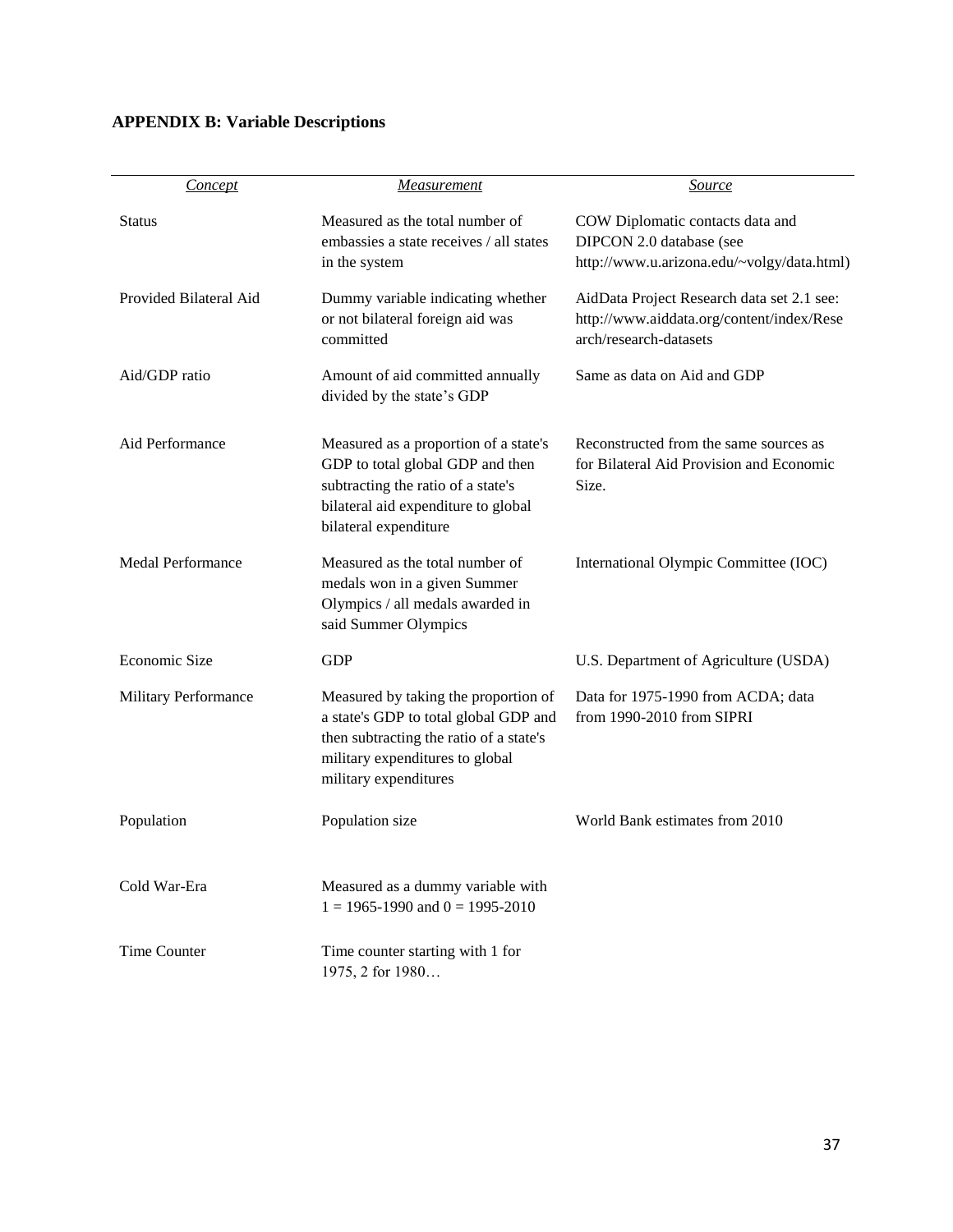Regions Measured as a series of dummy variables separately identifying the regions of Europe, North America (including the Caribbean), South America, West Africa, Southern Africa, Central Asia, East Asia, South Asia, Oceania, Maghreb and the Middle East

For the rationale and source of classifications, see Cline et al. (2011)